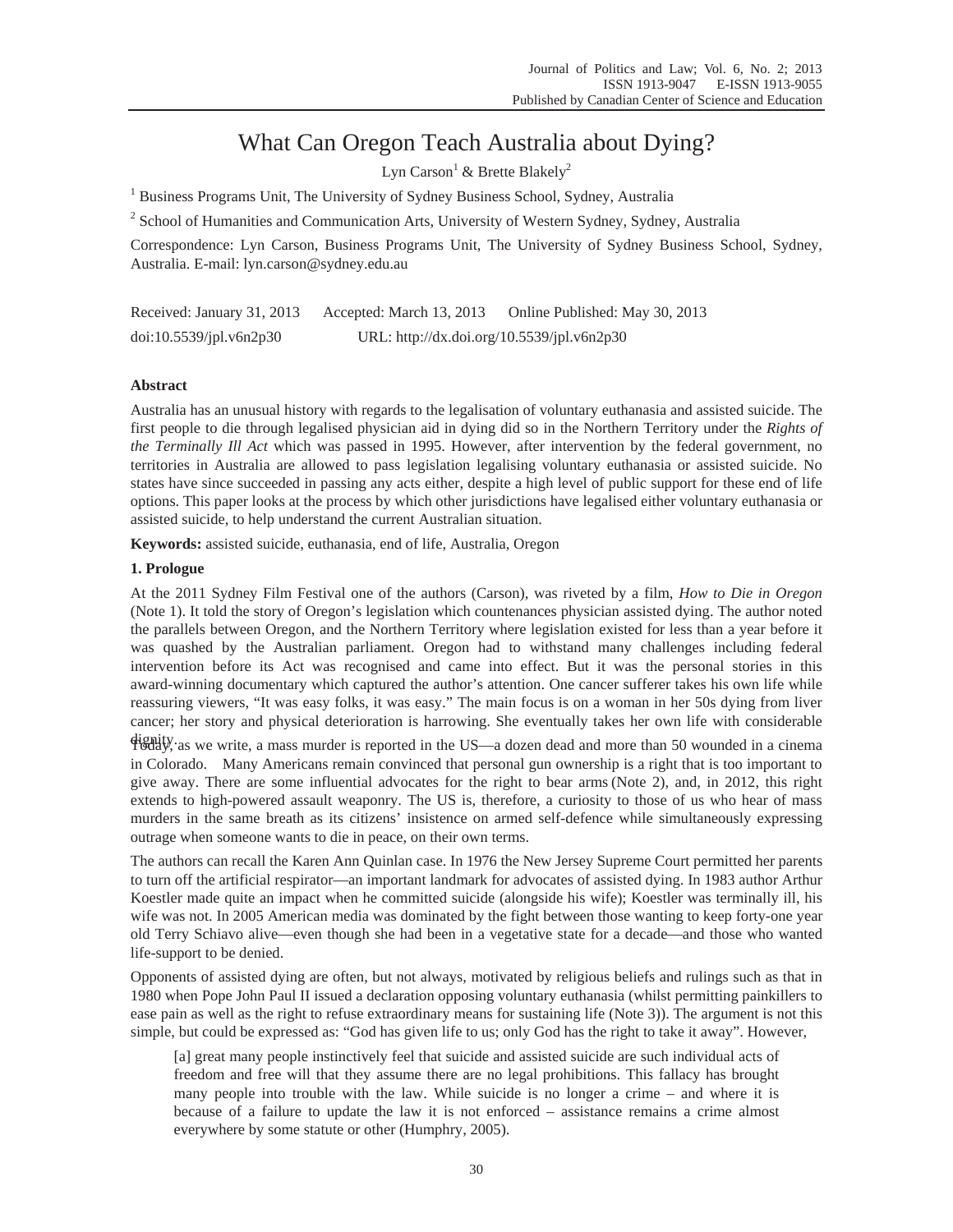This leaves us in a quandary. Advances in medical science and improved quality of life means that people are now living longer (Australian Bureau of Statistics, 2011) and also taking longer to die from terminal illnesses. How we die is an extremely personal issue, and, mostly, no-one has the choice about how to die. Death chooses us, via a sudden heart attack or stroke, for example. However, for some, life goes on for too long and these people want to end the extreme suffering which can precede their inevitable death. Sometimes they want only the *means* to end their life—giving them a much-needed level of control. Approximately 100,000 people can expect to die this year in Australia due to old age or diagnosed terminal illness which has no suitable treatment (a number which is likely to grow as the population ages). The experience in Oregon suggests that people wish to shorten their lives because of a loss of autonomy and dignity—pain and fear are distant factors (Lewis, 2012). Baby boomers will surely demand their right to die.

Societies are confronted by many intractable problems (e.g. climate change, asylum seeking, water management) that cross departmental boundaries and transcend state/national borders. Physician assisted dying is one of these issues which affects everyone, and where, in Australia, public opinion is not reflected in the legislation. Surveys regularly show overwhelming support by Australians for assisted dying legislation (typically more than 80%). How, then, might Australians be brought into a public deliberation about these matters? How might they become part of the political discussion? This became a quest in 2012: for one of the authors to convene public conversations (Note 4) on the topic "Who decides how we die?" Four were convened by the time this paper was written. More are scheduled. What follows are the facts that were collected along the way.

### **2. Background**

Ohio was the first state to introduce a bill for assisted dying—in 1906—and it was unsuccessful. Many American states have continued to try, and a few have succeeded (more about these later). Various places have tackled the needs of the terminally ill either by enacting legislation or demonstrating tolerance for assisted suicide, often in quite different ways, having followed disparate policy-making trajectories. For example, Oregon began with a ballot initiative, so too did Washington. Montana did not.

Concern over the suffering of those with life-limiting illness has contributed to an increased debate about end-of-life choices; including refusal of life sustaining treatments, cessation of treatment, unintended hastening of death using pain relief, and intentional physician assisted dying. This last category includes assisted suicide and voluntary euthanasia. For the purposes of this paper, assisted suicide means where a person who requests assistance to end her/his own life is assisted by another person to *self-administer* life-ending treatment. Assistance may include the writing and issuing of a prescription, by a doctor and a pharmacist, for a lethal dose to bring about a peaceful death. In contrast voluntary euthanasia is the *administration* of life-ending treatment by someone other than the person requesting to die, usually by the person's attending doctor. These two forms of physician aid in dying (Note 5) have been legalised through a variety of mechanisms in several places around the world.

The reader might wonder about Scandinavian countries. Why do none have legislation? One might expect this group of countries to adopt a liberal view in relation to assisted suicide but this is not necessarily so. There have been court cases in Sweden and Norway involving people who have assisted others to die. Finland seems not to act against those who do so and Denmark has no specific law. In other words, some countries, including Scandinavian countries, have mechanisms within their criminal code which enable prosecution of those who assist another to die, defining this as manslaughter or murder. Others do not. There are countries that ban books which give advice about assisted suicide or voluntary euthanasia (France is one, Australia is another).

Some countries (not Scandinavian ones) have legislation approving assisted euthanasia, but most do not (Humphry, 2005). This paper focuses on those places (countries and states) that openly and legally enable physician aid in dying: three US states—Oregon, Montana, Washington, and four European countries—Switzerland, The Netherlands, Luxembourg and Belgium. The first section outlines the history leading to legalisation. In the section which follows, the current situation is explained. Finally, Australia is analysed, by state, including where legalisation was achieved and then reversed by federal ruling. The overall situation is discussed in the concluding section.

#### **3. History of Legislation in Seven Jurisdictions**

#### *3.1 Switzerland*

Switzerland's situation in regards to assisted suicide is very different from that of other countries. The Swiss penal code, established in 1937 and came into effect in 1942, does not prohibit suicide, nor does it prohibit assistance with suicide if free from personal motivation (*Homicide. Inciting and assisting suicide*, 1937).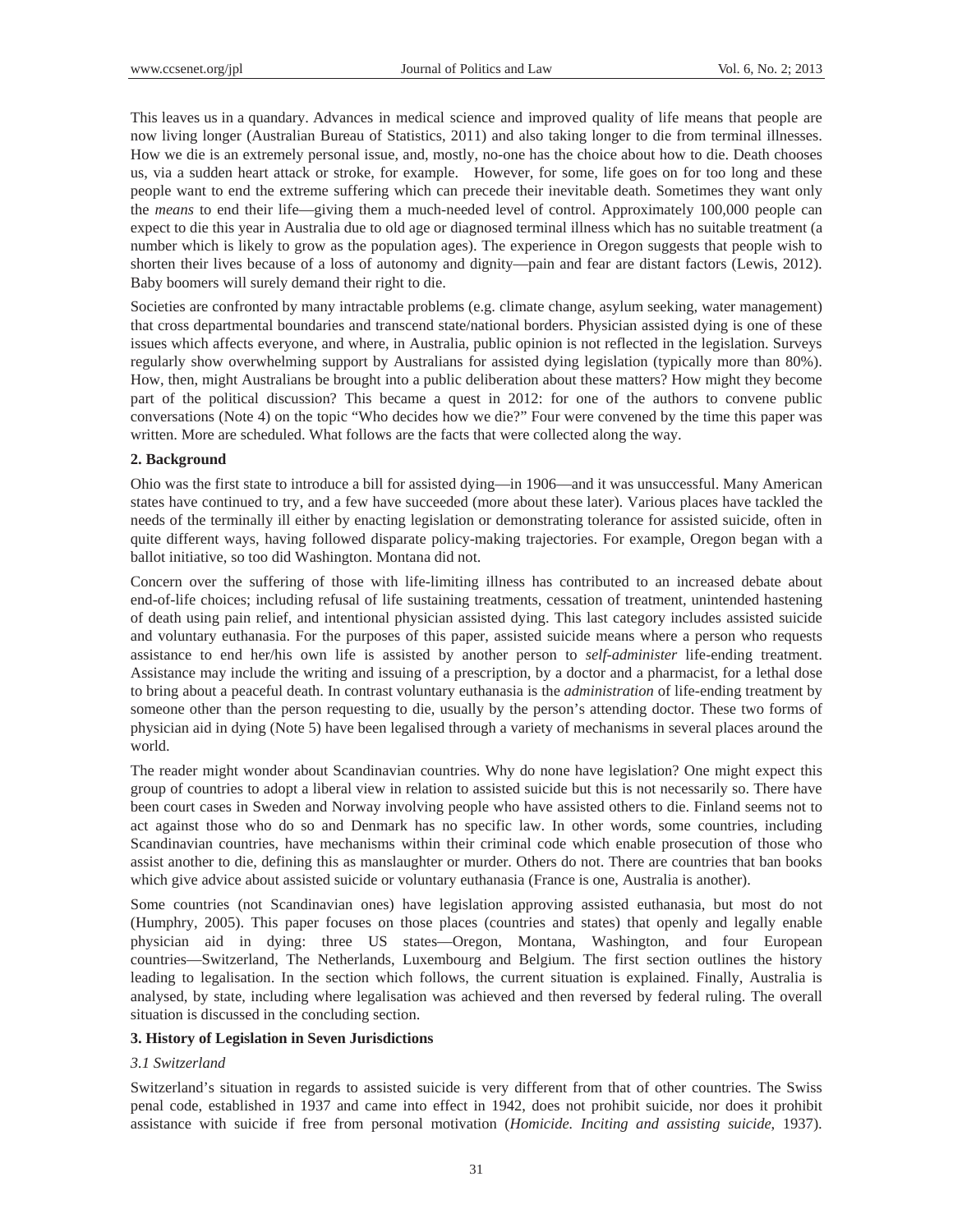However, there is still much debate over both assisted suicide by physician, and voluntary euthanasia. First, this approach means that legally, someone does not need to be terminally ill to be assisted in suicide (see **Current situation** later). Importantly, physicians are not given any special standing; meaning that anyone can assist someone to die, as long as they are not selfishly motivated (Hurst & Mauron, 2003). Organisations such as Exit Deutsche Schweiz and Dignitas have been helping both local and overseas people commit suicide for decades (Fischer et al., 2008). This may give the impression that the Swiss are extremely liberal in these issues; however, this is far from the case, and there is much debate in Switzerland around the role of physicians and the sanctity of life.

One of the first major events in the modern debate on assisted dying was the submission of a new Article 115 presented by National Councillor Victor Ruffy in 1994 (Swiss National Advisory Commission on Biomedical Ethics, 2005). Due to the ensuing debate the Federal Department of Justice and Police (EJDP) set up a Working Group in 1997 which recommended alteration to penal code allowing voluntary euthanasia (again not exclusively for physicians (Hurst & Mauron, 2003)) in very particular cases (Swiss National Advisory Commission on Biomedical Ethics, 2005). These recommendations were rejected by the National Council in 2000. However, in 2003 the Council of States approved a motion for voluntary euthanasia from the Committee for Legal Affairs of the Council of States (Swiss National Advisory Commission on Biomedical Ethics, 2005). With the debate back in parliament, the Swiss National Advisory Commission on Biomedical Ethics (NEK) was asked to examine the issue. As the motion was passed by the National Council, it then sat before the Federal Council, increasing the need for further investigation and debate (Swiss National Advisory Commission on Biomedical Ethics, 2005).

Meanwhile, the Swiss Academy of Medical Sciences (SAMS) issued an opinion in 2004, outlining criteria for physician-assisted suicide which: focused on only those who were near death, advised that it was a personal decision for the physician, ensured the request met particular criteria, and declared that the acting physician could not issue the death certificate and must report the event as an unnatural death. In the same document, they also expressly forbade euthanasia in any form as a crime falling under Article 114 of the penal code (Swiss Academy of Medical Sciences, 2004). Following this, the advice of the NEK in 2005 was similar, and advocated no change in the legislation (Swiss National Advisory Commission on Biomedical Ethics, 2005). The following year, NEK issued a second statement outlining minimum duty of care criteria for assisted suicide including absence of external factors, mental illness or depression, the exhaustion of alternatives, and the need for a second opinion (Swiss National Advisory Commission on Biomedical Ethics, 2006).

#### *3.2 Oregon*

Oregon was the first state in the US to legalise physician assisted suicide, and therefore was subject to some of the most fervent opposition. Oregonians first passed the Oregon Death with Dignity Act (Measure 16) in November 1994, by a slim margin of 51% to 49% (Chin, Hedberg, Higginson, & Fleming, 1999). However, it took three years before it could be implemented due to a legal injunction imposed by a ruling at the U.S. District Court level by Chief Judge Hogan. He supported claims by the plaintiffs, Gary Lee *et al.*, that Measure 16 violated the Equal Protection Clause of the Fourteenth Amendment of the US Constitution by singling out terminally ill patients and no longer protecting them from suicide ("Lee v. State of Oregon," 1995). This injunction was removed by the Ninth Court of Appeals on October 27, 1997 which argued against the likelihood of the measure to cause unwanted deaths and also found that, as the plaintiffs were arguing "hypothetical" fears, that the federal court did not have jurisdiction ("Lee v. State of Oregon," 1997). Soon after, in November of the same year, measure 51 repealing the Death with Dignity Act was also placed on the general ballot and rejected by 60% of Oregonians (Chin, et al., 1999).

The twice affirmed *Oregon Death with Dignity Act* has since held, but not without significant opposition. On November 6, 2001 US Attorney General John Ashcroft interpreted the Controlled Substances Act to prevent physicians from writing prescriptions for the barbiturates typically used (Oregon Health Authority, n.d.). This became known as the "Ashcroft directive" ("Oregon v. Ashcroft," 2002).This was only a temporary impediment to physicians, though, as Oregon filed a lawsuit and on November 20, 2001 a restraining order was placed on Ashcroft's interpretation by a district court until a trial could be held (Oregon Health Authority, n.d.). At the following trial, District Court Judge Robert Jones upheld the Death with Dignity Act with a ruling on April 17, 2002, finding that Ashcroft exceeded his powers in issuing the directive (and questioned his processes which did not include issuing any notifications or asking for comments) ("Oregon v. Ashcroft," 2002). During his opinion, Judge Robert Jones also referenced the Supreme Court decision in *Washington v. Glucksberg*, 521 U.S. 702, 735, 117 S.Ct. 2258, 138 L.Ed.2d 772 (1997) where the court considered states as able to resolve these issues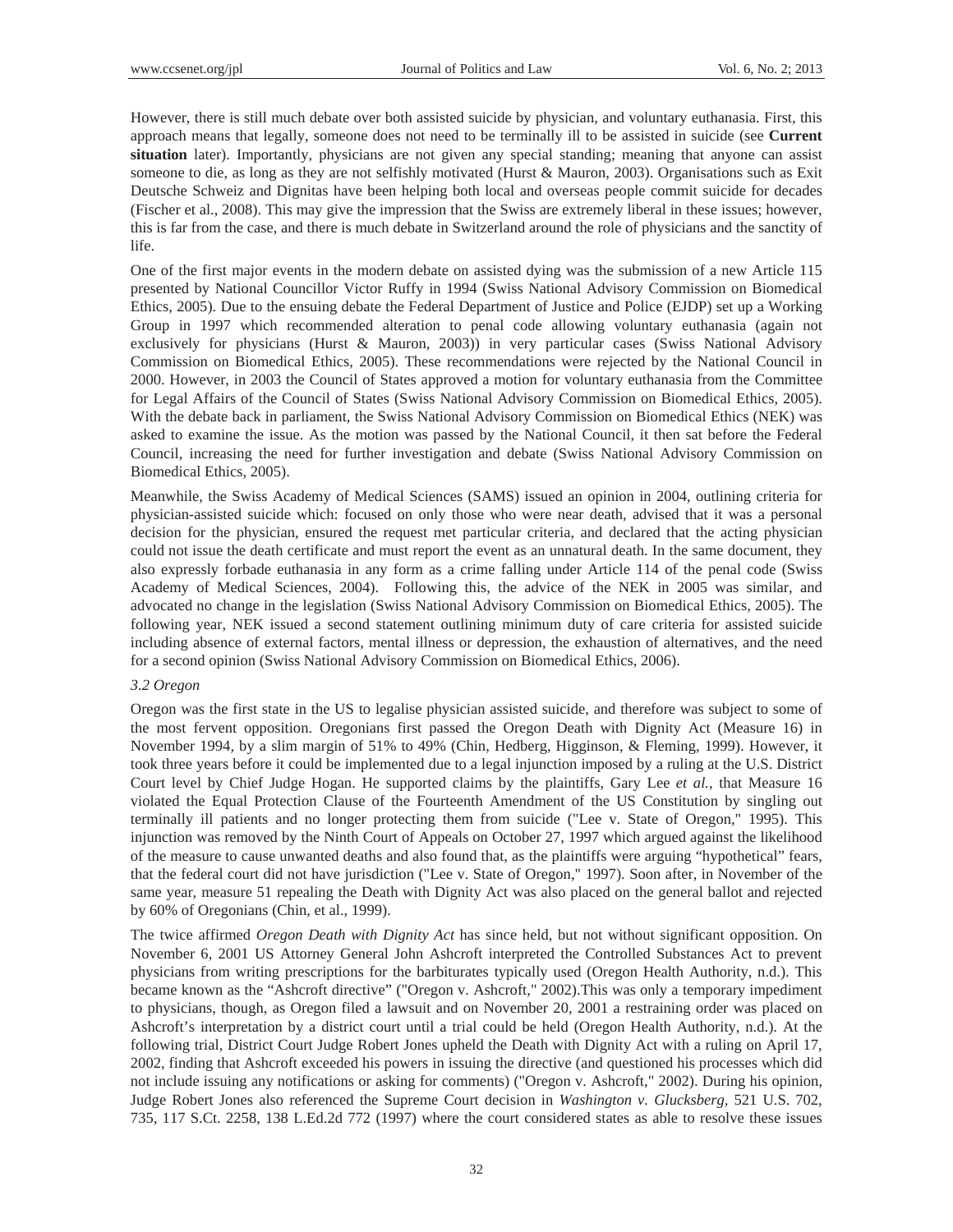themselves through the democratic process, making specific reference to Oregonians voting in favour of the Death with Dignity Act ("Oregon v. Ashcroft," 2002; Washington v. Glucksberg," 1997).

Undeterred, Attorney General Ashcroft continued his campaign to defeat this measure, appealing unsuccessfully to the 9<sup>th</sup> Circuit of Appeals ("Oregon v Ashcroft," 2004). Ashcroft's term having ended, then U.S. Attorney General Alberto Gonzalez appealed finally to the Supreme Court, where the Oregon Death with Dignity Act was again upheld and the Ashcroft directive considered beyond the powers granted to the Attorney General in the Controlled Substances Act ("Gonzales v. Oregon," 2006).

Since 1997, minor refinements have been made to the Act, for example to clarify the documentary requirements that establish proof of residency in Oregon.

## *3.3 The Netherlands*

The delay between public approval and legislative action on physician aid in dying is perhaps most clear in the case of the Netherlands. Assisted suicide and voluntary euthanasia are specifically prohibited in the Dutch penal code (Section 294 and 293 respectively) (Leenen, 1987). Despite this, both the criminal courts and the public have a history of condoning voluntary euthanasia. This tolerance can be traced back, formally, to 1973 when a doctor was convicted of killing her dying mother by request with an overdose of morphine. Her sentence, however, was only symbolic and the Leeuwarden court, in its decision, laid out the circumstances under which voluntary euthanasia would go unpunished (Leenen, 1987). Thus, criteria for 'legal' euthanasia were first established:

- the patient is incurably ill,
- the patient suffers unbearably,
- the patient has requested the termination of his life,
- the termination of the patient's life is performed by the doctor who treats the patient or in concert with him (Leenen, 1987).

Through another case, a Rotterdam court in 1981, similarly described the conditions under which assisted suicide would go unpunished (Leenen, 1987). Through these, and a series of other cases which were appealed through various courts culminating in the decision of the Supreme Court in 1984 that 'force majeure' (an unavoidable circumstance necessitating the committing of a crime) could exempt from criminal liability a doctor needing to decide between ending suffering and prolonging life, euthanasia and assisted suicide were thus essentially legalised under certain circumstances (Gevers, 1987; Gevers, 1996; Leenen, 1987). These rulings were also supported by a statement from the Royal Dutch Medical Association, aiming to give clarity and guidance, which also made euthanasia under certain circumstances professionally allowable (Gevers, 1987; Gevers, 1996).

These rulings were in line with general public opinion and, in part, prompted the government to establish the State Commission on Euthanasia in 1982. In a majority opinion, the commission stated that it was in favour of legalising euthanasia under the condition "…that the patient should be in a untenable situation with no prospect of improvement" ("Final Report of the Netherlands State Commission on Euthanasia: an English Summary," 1987). It further highlighted the importance of definitive legislation, rather than the continued difficulties of interpreting court actions (which depended on each case and so varied as to the culpability of the doctors in ways which were unclear to the public) stating that "[T]he State Commission deems it essential for Parliament to make plain its position on euthanasia" ("Final Report of the Netherlands State Commission on Euthanasia: an English Summary," 1987). A draft bill was presented to the Dutch Parliament, which seemed predominantly to support the legislation. However, the Christian Democrats, in office at the time and unsupportive of the bill, delayed voting through the presentation of a more stringent version, resulting in both bills being referred to the Council of State (Gevers, 1987; Leenen, 1987). In the meantime, an election was held in which the Christian Democrats were reinstated. Based partially on the statement from the Council of the State in July 1986, the government declared on January 16, 1987 that it would not enact legislation on euthanasia, but wait for more court rulings (Gevers, 1987; Leenen, 1987).

This left the issues of reporting, death certificates, autopsy and burial unclear. Therefore, in 1990, the Royal Dutch Medical Association and the Minister of Justice agreed on new procedures for physicians: they would fill out a detailed questionnaire, which went to the medical examiner who passes the information onto the district attorney, who then satisfies him/herself whether the criteria set out by the court rulings have been met and decides if prosecution is warranted (Gevers, 1996). As a result, *reported* cases of euthanasia rose dramatically (Gevers, 1996). During this time, a government inquiry was also conducted, gathering information about the end of life decisions routinely made by doctors. As a result, the number of deaths involving physician assistance of all types was established, including 0.8% which involved euthanasia without persistent request (Gevers, 1996).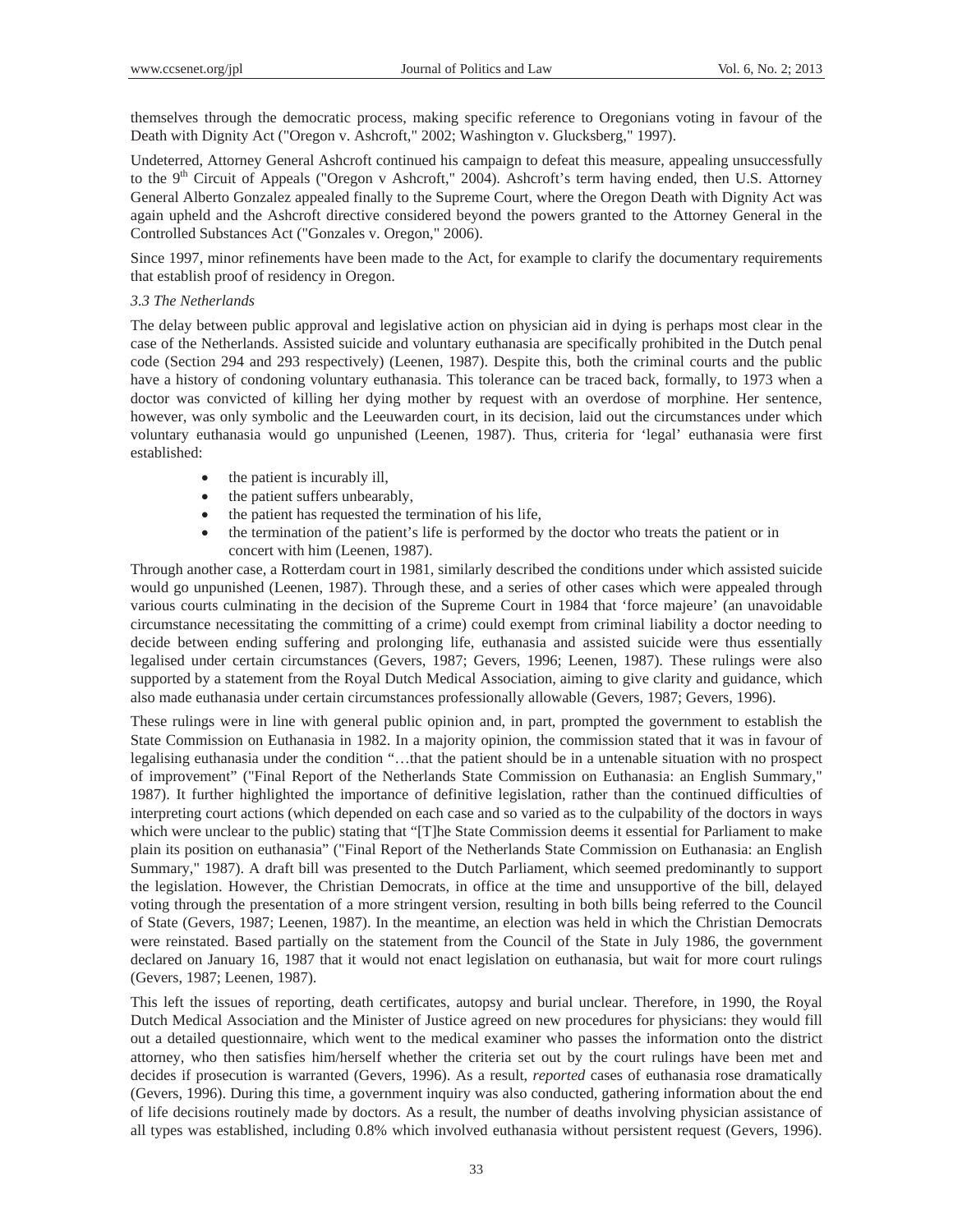The government reacted to the results of the inquiry by refusing to legalise voluntary euthanasia, but suggesting the new reporting processes be incorporated into the *Burial Act* (Gevers, 1996). Finally, in November, 2000 the Dutch *Termination of Life on Request and Assisted Suicide Act* was passed (*Termination of Life on Request and Assisted Suicide (Review Procedures) Act*, 2000).

# *3.4 Belgium*

Belgium was the second country to legalise voluntary euthanasia. Although the resulting legislation bears some resemblance to the Dutch law, the history of legalization is very different. While in the Netherlands there was a history of leniency towards voluntary euthanasia which was reflected in court ruling, ultimately establishing legal guidelines for acceptability, Belgium did not have any of this court sanctioning.

A very detailed report by Maurice Adams (2001) describes a fairly long history of debate in Belgian politics. Historically, neither voluntary euthanasia nor assisted suicide were specifically addressed in the penal code, but they could be prosecuted under various related criminal codes (Adams, 2001). The Belgian Medical Association Rules of Conduct also specifically prohibited both voluntary euthanasia and assisted suicide (Adams, 2001). Debate around the issue increased through the 1980's although, with the more conservative Christian Democrats leading the country, there was little chance of any change in legislation (Adams, 2001). Through the 1980's and 1990's debate raged over the issue and commissions were established to help advise on issues relating to end of life (Adams, 2001). Weighing heavily into the debate in 1997 was the advice of the Advisory Committee for Bio-ethics, a committee established for the investigation of such issues. The Advisory Committee for Bio-ethics discussed the desirability of legislation specifically on voluntary euthanasia; however, as it was formed to represent all segments of society, it offered four varying proposals which covered the spectrum from legalising, to formally making illegal (Adams, 2001).

The political debate continued to rage. However, in 1999 something unexpected happened: the conservative Christian Democrats lost power in the June elections, leaving the way clear for a coalition of the Liberals, Socialists and Greens (Adams, 2001). Old and new bills on voluntary euthanasia were presented to the new government. The political parties fought over specific aspects and in 2000 a Senate Committee held hearings on the most recent bill being considered; this was followed by more back and forth over details. Then, information regarding voluntary euthanasia rates in Belgium was published, which put into perspective many of the issues, and importantly demonstrated the small amount of cases being considered (Note 6) (Adams, 2001; Deliens et al., 2000).

After significantly more debate and hundreds of revisions, the Belgian Act on Euthanasia was passed on November 5, 2001, along with a sibling Act which doubled funding for palliative care. Due to the lack of slow reform seen in the Netherlands, it was considered by some a sudden change (Deliens & van der Wal, 2003).

#### *3.5 Montana*

Mr. Robert Baxter along with Compassion and Choices and four physicians brought suit again the state of Montana claiming that not allowing physician assisted suicide was unconstitutional. They did so on three grounds. First, within Montana's constitution, Article II Section 4, is a guarantee of equal protection (*The Consitution of the State of Montana*, 1974). This was interpreted by Baxter et al as meaning that while terminally ill patients could ask for physician assistance in dying through the withdrawal of treatment (and be protected from the charge of homicide by Section 50-9-205 MCA), terminally ill patients without that option were being denied the same right of physician assistance in dying ("Baxter v Montana," 2008). This logic had already been refuted by the U.S Supreme Court which drew a distinction between refusing treatment as an act which protects a body from invasive processes and the active process of ending a life ("Vacco v Quill," 1997).

Secondly, they argued that Article II Section 4 also states that "[T]he dignity of the human being is inviolate" ("Baxter v Montana," 2008). Previously, this dignity had been interpreted by several courts, including the U.S. Supreme Court, to include the concept of self-determination and basic choices about the meaning of life. These ideas were reflected in the ruling in *Planned Parenthood of Southeastern Pennsylvania v Casey* 505 US 833 (1991) which was also quoted in the case of *Compassion in Dying v State of Washington* 850 F. Supp 1454 (1994) to apply to end of life choices ("Baxter v Montana," 2008; Compassion in Dying v State of Washington," 1994). Hence Judge McCarter supported this interpretation of the Montana constitution as protecting end-of-life choices ("Baxter v Montana," 2008).

The third basis for the plaintiffs' argument was Article II, Section 10, which guarantees privacy ("Baxter v Montana," 2008; *The Consitution of the State of Montana*, 1974). Judge McCarter asserted that the right to privacy, within Montana, was considered more stringently protective of the individual against intrusion by the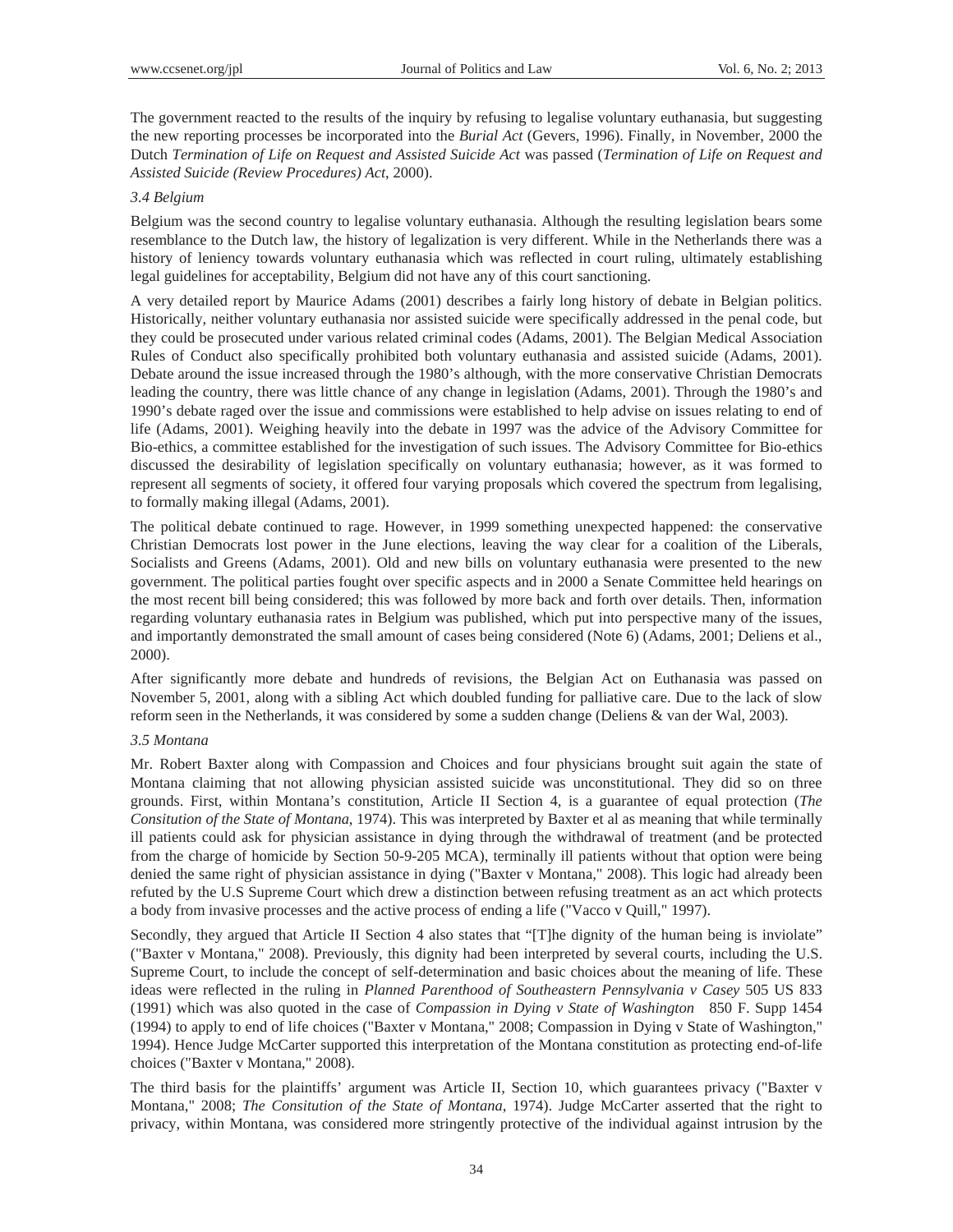government than interpretations at the federal level for the corresponding U.S. Constitutional right to privacy ("Baxter v Montana," 2008). Together, the more stringent interpretation of privacy, with the concept of dignity reflected in *Casey* ("Planned Parenthood of Southeastern Pennsylvania v Casey," 1992), Judge Dorothy McCarter ruled that the right of the terminally ill to choose the manner of their death was protected by the state constitution ("Baxter v Montana," 2008). As the right to an abortion necessitates freeing physicians from the charge of homicide, likewise, Judge McCarter ruled that his interpretation of the Montana Constitution meant that physicians who prescribed lethal drugs to terminally ill patients could not be prosecuted under that state's homicide laws ("Baxter v Montana," 2008).

On appeal to the Montana Supreme Court, Judge McCarter's interpretation of the constitution was not upheld as it was decided that the case could be reviewed without making a constitutional decision ("Baxter v Montana," 2009). Historically, Montana has no specific legislature on physician assisted suicide or euthanasia. Suicide is not illegal in Montana; rather section § 45-5-105 (Mont. Code Ann. *Aiding or soliciting suicide*) of the criminal code allowed prosecution only for failed assisted suicide, with the assumption that all successful cases would constitute homicide. However, consent is a legal defence in Montana (Mont. Code Ann.§45-2-211 (2)(d) *Consent as a defense*) where the person wishing to hasten death is able to give consent and where it is not against "public policy" to allow the action. The Montana Supreme court assumed that the ability of the individual to give proper consent (i.e. make an informed request), was case specific and focused on the public policy issue. It found that there was nothing within Montana law to suggest that the prescribing of lethal medication for the terminally ill was against public policy; in fact they found it was in line with the reasoning of the Mont. Code Ann.§ 50-9-103 *(Montana Rights of the Terminally Ill Act)*. Thus, as the act itself was up to the patient (hence technically suicide) and suicide itself is not illegal, they ruled that physician aid in dying (by means of supplying a lethal drug for self-administration) was legal in the State of Montana ("Baxter v Montana," 2008).

#### *3.6 Washington*

Bradley K. Robinson of Seattle filed a measure to allow physician assisted suicide and voluntary euthanasia on March 14, 1990 to the Washington State legislature with 218,327 signatures, resulting in its addition to the legislature on February 8, 1991 (Washington Secretary of State, Elections Division, n.d.). Having collected sufficient signatures, the initiative *could* have been passed directly into law by the Washington legislature without placing on the general ballot (Washington Secretary of State, n.d.). However, with no action taken by the legislature to enact the initiative, it was duly passed on to the ballot (Washington Secretary of State, Elections Division, n.d.).

As the first state to seriously be considering such legislation, in the lead up to this ballot the whole of the U.S was watching. In a New York Times article, the intensity of the campaigning from both sides was portrayed. The main proponent, the Hemlock Society, had already failed to get a similar measure on the ballot in California and Oregon, and so threw all its efforts into this attempt in Washington (Egan, 1991). The article points out that in Washington, the politicians were unusually about on their views compared to the fervour of debate in the community:

The campaign has been high on emotionalism and personal stories and low on sound bites from politicians, most of whom have not taken a position on the initiative (Egan, 1991).

On November 5, 1991, Washington State voters were asked in Initiative 119 "Shall adult patients who are in a medically terminal condition be permitted to request and receive from a physician aid-in-dying?". Although early polls were said to show a majority in favour (Egan, 1991), the initiative failed with a narrow margin of 53.6% No to 46.4% Yes (Washington Secretary of State, Elections Division, n.d.). Over the next several years, three Senate Bills for assisted suicide in Washington failed: Terminally Ill Patient Act of 1995 SB 5596 (1995), End-of-life Care Act. SB 6576 (1998), and The Washington "Death with Dignity" Act SB 6843 (2006) (*Attempts to Legalize*; "Senate Bill 5596," 1995; "Senate Bill 6576," 1998; "Senate Bill 6843," 2006).

During this time, judicial avenues were also being explored. In 1994 the organisation Compassion in Dying along with three terminally ill patients and five physicians took Washington State to court, claiming that the state law Wash Rev. Code § 9A.36.060 (*Promoting a suicide attempt*), prohibiting assisted suicide, was against the Fourteenth Amendment of the U.S. Constitution as far as it applies to physicians ("Compassion in Dying v State of Washington," 1994). Chief Judge Rothstein ruled the Washington law unconstitutional in line with the rationale of the U.S. Supreme Court in *Planned Parenthood of Southeastern Pennsylvania v Casey* 505 US 833 (1991) that: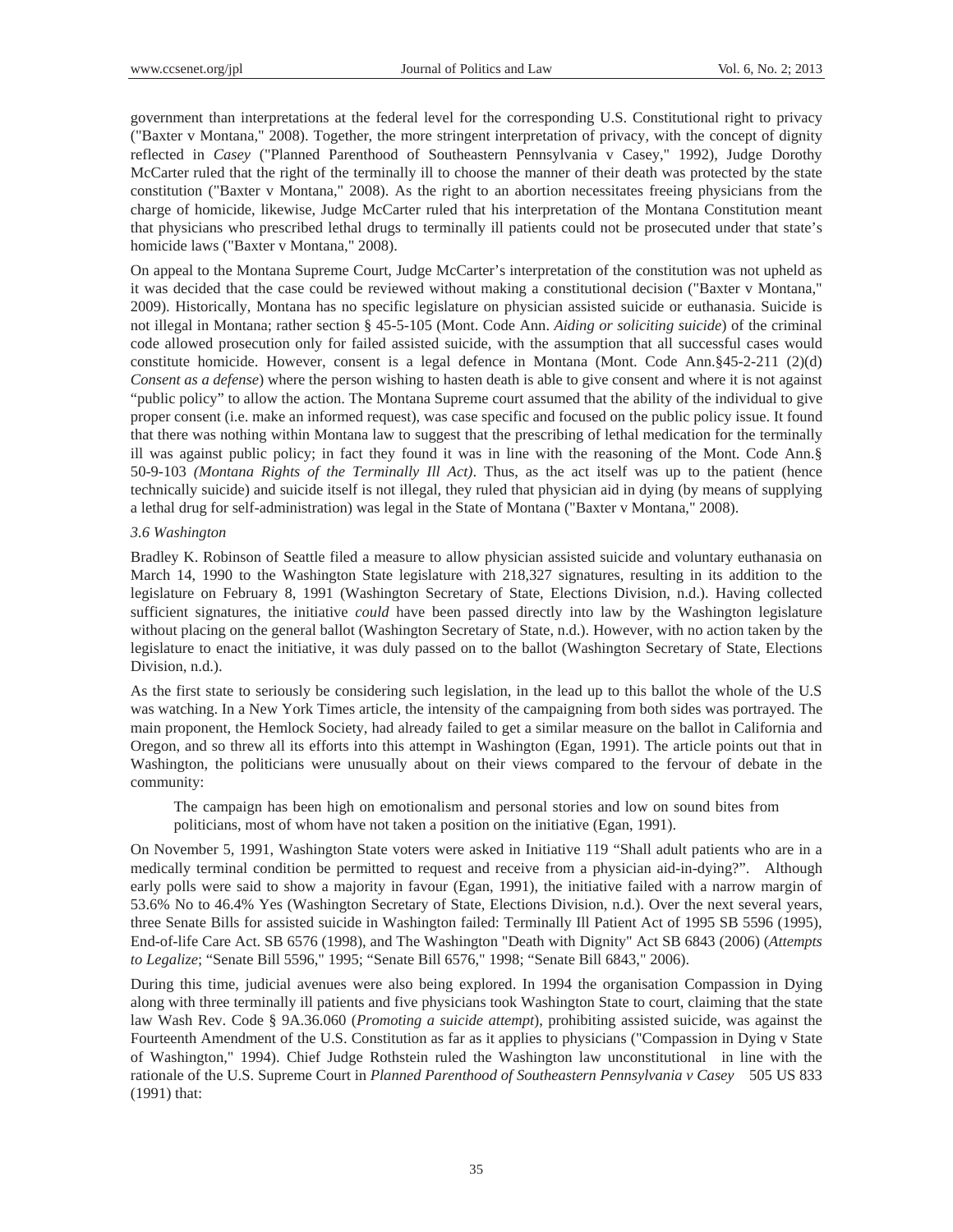… [A]t the heart of liberty is the right to define one's own concept of existence, of meaning, of the universe, and of the mystery of human life… ("Planned Parenthood of Southeastern Pennsylvania v Casey," 1992) ("Compassion in Dying v State of Washington," 1994).

This decision was reversed by the Ninth Court of Appeals (*Compassion in Dying v. Washington*, 49 F. 3d 586, 591 (1995)), but then reaffirmed upon second hearing (*Compassion in Dying v. Washington*, 79 F. 3d 790, 798 (1996)) ("Washington v. Glucksberg," 1997). Finally, in June 1997, just before Oregonians reaffirmed the *Oregon Death with Dignity Act*, the U.S. Supreme Court found that the Washington law prohibiting assisted suicide did not contravene the Fourteenth Amendment ("Washington v. Glucksberg," 1997). However, in doing so, they also reiterated that it was up to the democratic process in each state to determine the legality of assisted suicide of voluntary euthanasia, quoting a string of rulings (*Cruzan v Director, Mo. Dept. of Health*, 497 U. S. 261, 292 (1990) citing *New State Ice Co. v Liebmann*, 285 U. S. 262, 311 (1932)) which referred to the states as "laboratories" for such decisions ("Washington v. Glucksberg," 1997).

Following the adoption of the *Oregon Death with Dignity Act* in 1997, the Netherlands's *Termination of Life on Request and Assisted Suicide Act* in 2000, *Belgian Act on Euthanasia* in 2002, and the many reports from these places, Washingtonians passed the *Washington Death with Dignity Act*, Initiative 1000 (Wash. Rev. Code § 70.245), on the 4<sup>th</sup> of November, 2008 (*Washington State Death with Dignity Act*).

# *3.7 Luxembourg*

The debate about voluntary euthanasia at the parliamentary level in Luxembourg began in 1996, after two years of campaigning by the Luxembourg Greens Party to place it on the agenda (*Depenalizing euthanasia in Luxembourg*, 2008). A commission on ethics was created and a special report in 1999, on palliative care and end of life decisions and medical practices, added to the debate; despite this, the emotional deliberations in parliament remained unresolved (Association pour the droit de mourir dans la dignité-Lëtzebuerg a.s.b.l., 2008; Minister of Health & Minister of Social Security, 2010).

Another attempt to legalise voluntary euthanasia was made in 2004, including a well endorsed petition to the government. However, the Christian-Socialist party (CSV), in power at the time, focused on palliative care instead (Association pour the droit de mourir dans la dignité-Lëtzebuerg a.s.b.l., 2008). Finally, in 2008 the CSV lost power and the new leader suggested parliamentarians vote according to their conscience on two new bills which were before them (Association pour the droit de mourir dans la dignité-Lëtzebuerg a.s.b.l., 2008). One, a bill on voluntary euthanasia, had been brought to parliament by a Socialist MP Lydie Err and a Greens' Party deputy Jean Huss, and was thus called the Err-Huss Bill (Watson, 2009). Although it met with a favourable first reading and was passed by parliament, Luxembourg's Archduke Henri, as a Catholic, refused to sign the voluntary euthanasia bill, leading to constitutional change which makes royal approval unnecessary for the enactment of laws (Frieden, 2009; Israely, 2008). Therefore the voluntary euthanasia debate in Luxembourg was so powerful as to result in fundamental changes to the legislature and the role of the monarch (Note 7) (Frieden, 2009; Israely, 2008).

The two laws before parliament were enacted at the same time, the *Law Relating to Palliative Care* and the *Law on Euthanasia and Assisted Suicide*, in an effort to highlight the government's commitment, first to doing all that was possible for people at the end-of-life, but also providing the option of death with dignity for exceptional cases where people were suffering intolerably (Minister of Health & Minister of Social Security, 2010).

# **4. Current Situation in Seven Jurisdictions**

#### *4.1 Switzerland*

In Switzerland the debate continues. In 2011 voters in the canton Vaud chose not to restrict assisted suicide to residents, a reasoning put forward by the NEK failing to differentiate between residents and non residents in the logic behind the law (National Advisory Commission on Biomedical Ethics, 2005; Exit International, n.d.). On June 17, 2012, the Swiss in Vaud were asked to decide if people in nursing homes should be guaranteed the right to assisted suicide ("Swiss canton to vote on assisted suicide on June 17," 2012; Patients' Rights Council, n.d.). Currently nursing homes may choose not to allow staff or others to assist in suicide, thereby limiting the options of residents who may have restricted mobility. The result was 62% of voters in favour of obliging nursing homes to allow the practice where the patient is incurable and "of sound mind" ("Vaud to get first Swiss assisted suicide law," 2012), making this the first explicit law on assisted suicide in Switzerland.

People do not have to be terminally ill to be assisted under Swiss law. However, in practice, organisations that help, such as Dignitas (Digitas, n.d.), do require medical records showing an advanced incurable condition. They apply organisational regulations even if the law does not.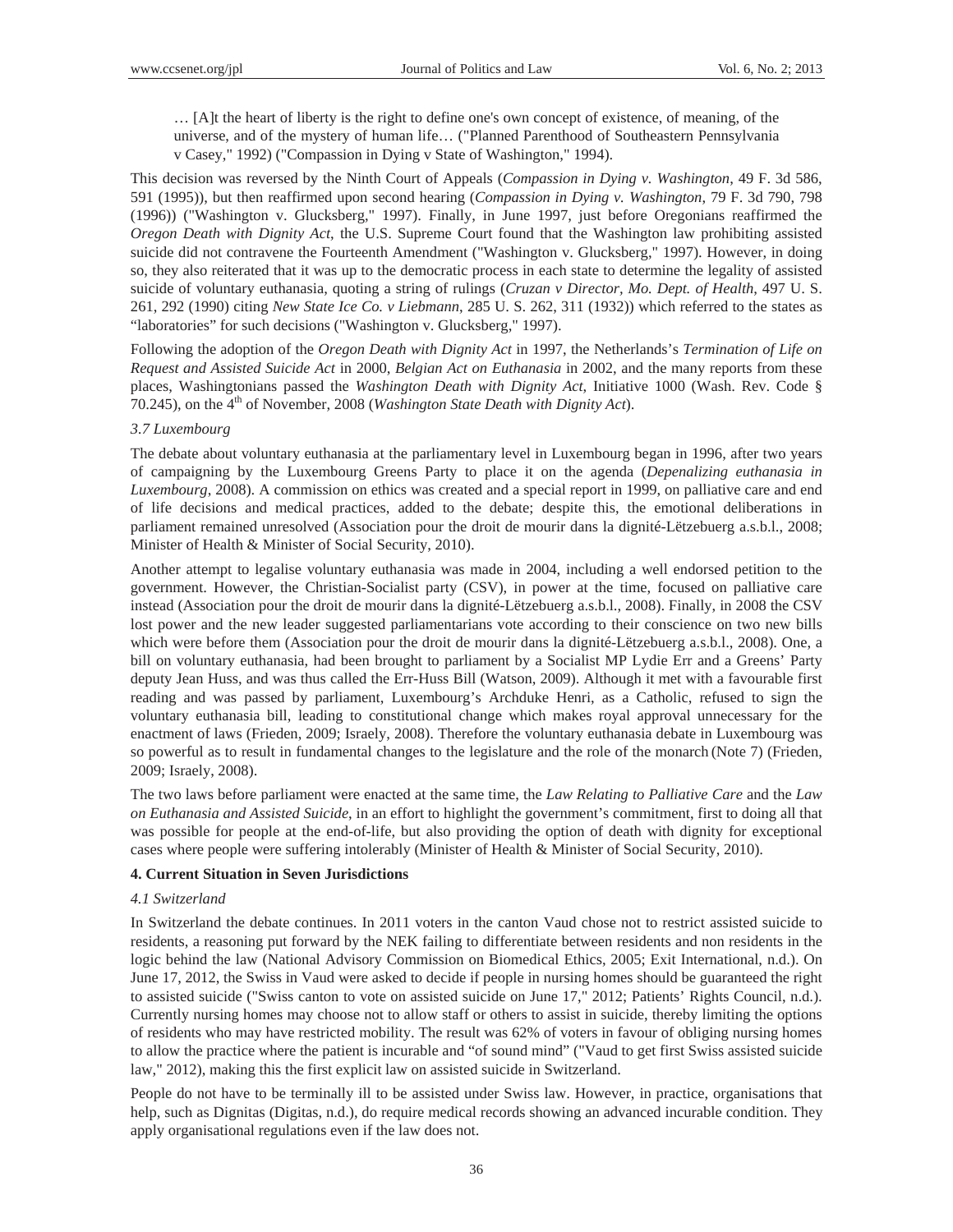## *4.2 Oregon*

The *Oregon Death with Dignity Act* (Or. Rev. Stat. § 127.800-127.897 (1994)) stipulates the conditions under which the request for a prescription for life terminating drugs must be made. The Act includes forms to be used for the written request and ensures that the request is reiterated more than fifteen days after the initial request (*Oregon Death with Dignity Act*, 1994). Doctors are also unable to prescribe the necessary medications within certain waiting periods (15 days after first oral request or 48 hours after written request) (*Oregon Death with Dignity Act*, 1994). Physicians must also ensure that the person making the request is terminally ill, a resident, aware of other end of life options and their prognosis, provide counselling where appropriate and ensure the conditions under which the person is making the decision comply with the act (*Oregon Death with Dignity Act*, 1994). Reporting criteria are also to be followed and the Oregon Health Authority has produced annual reports, the first was released in February 1999 (*Annual Reports*, 2012; *Oregon Death with Dignity Act*, 1994).

#### *4.3 The Netherlands*

The Dutch act stipulates that doctors must satisfy themselves of the criteria set out in the act (reflecting the court rulings) concerning the status of the patient and their request as well as evidence of having consulted another physician. They then report the death to the regional pathologist as a non-natural death. The physician's report and that of the pathologist (which is also sent to the Public Prosecutor) go to a regional review committee consisting of at least one of each of the following: a legal specialist, a physician, and an expert in ethics, such as a philosopher (*Termination of Life on Request and Assisted Suicide (Review Procedures) Act*, 2000). They can then determine whether the matter is appropriate for prosecution and if the body can be approved for burial by the Public Prosecutor (Netherlands Ministry of Foreign Affairs, 2010; *Termination of Life on Request and Assisted Suicide (Review Procedures) Act*, 2000)

Although the Netherlands took the bold step of being the first country to legalise voluntary euthanasia, the final step of enacting complete legislation certainly lagged behind general opinion and accepted medical practice. Since the enacting of the Dutch *Termination of Life on Request and Assisted Suicide Act* rates of voluntary euthanasia and assisted suicide have not, as many feared, increased; rather going from 2.6% (euthanasia) and 0.2% (assisted suicide) in 2001, to 1.7% and 0.1% respectively (van der Heide et al., 2007).

# *4.4 Belgium*

Interestingly, the Belgian act does not, like the Dutch law, include assisted suicide, nor does it change the penal code (*Act on Euthanasia*, 2001; Deliens & van der Wal, 2003). It also differs from the Dutch act in its reporting processes (Smets et al., 2009). In Belgium, a physician has four days to report anonymously to the review committee which is composed of 16 people, equally representing the two language groups of Belgium (§ 5 *Act on Euthanasia*, 2001; Smets, et al., 2009). It varies again from other laws in that it specifically addresses the situation of those who are not likely to die in the near future, requiring the consultation of a third physician (§ 3(3) *Act on Euthanasia*, 2001). The Belgian law also mentions physical and psychiatric suffering (§ 3(1) *Act on Euthanasia*, 2001). Reporting is done biannually (§ 9 *Act on Euthanasia*, 2001).

#### *4.5 Montana*

Since the *Baxter v Montana* case in 2008, efforts have been made to enact legislation around assisted suicide (LC2180, 2009; LC2189, 2009; SB 167), as well as to implement prohibitive legislation (LC 1981, 2009; LC2181, 2009, SB 116). However, all have failed thus far (Montana Legislature, n.d.). Interestingly, the dual presentation of Senate Bills 116 and 167, for the prohibition and legalisation, respectively, of assisted suicide, both failing to gain sufficient support, demonstrates the stalemate within the legislature around this issue, leaving physician assisted suicide legal by rule of the courts, but otherwise unregulated.

### *4.6 Washington*

*The Washington Death with Dignity Act* is modelled on that of Oregon and applies only to those terminally ill, defined as adults with six months or less to live (*The Washington Death with Dignity Act*, 2008). Thus far 103 people requested assistance in 2011 with 70 confirmed as having using the prescribed drug (Washington State Department of Health, 2011). Overwhelmingly, most patients who requested the lethal prescription suffered from cancer (Washington State Department of Health, 2011).

# *4.7 Luxembourg*

The new voluntary euthanasia and assisted suicide law does not decriminalise either, but sets out criteria exempting doctors from prosecution, given they demonstrate (within eight days) adherence to the new legislation to the Commission for Control and Assessment (on supplied forms) ("Loi du 16 mars 2009 sur l'euthanasie et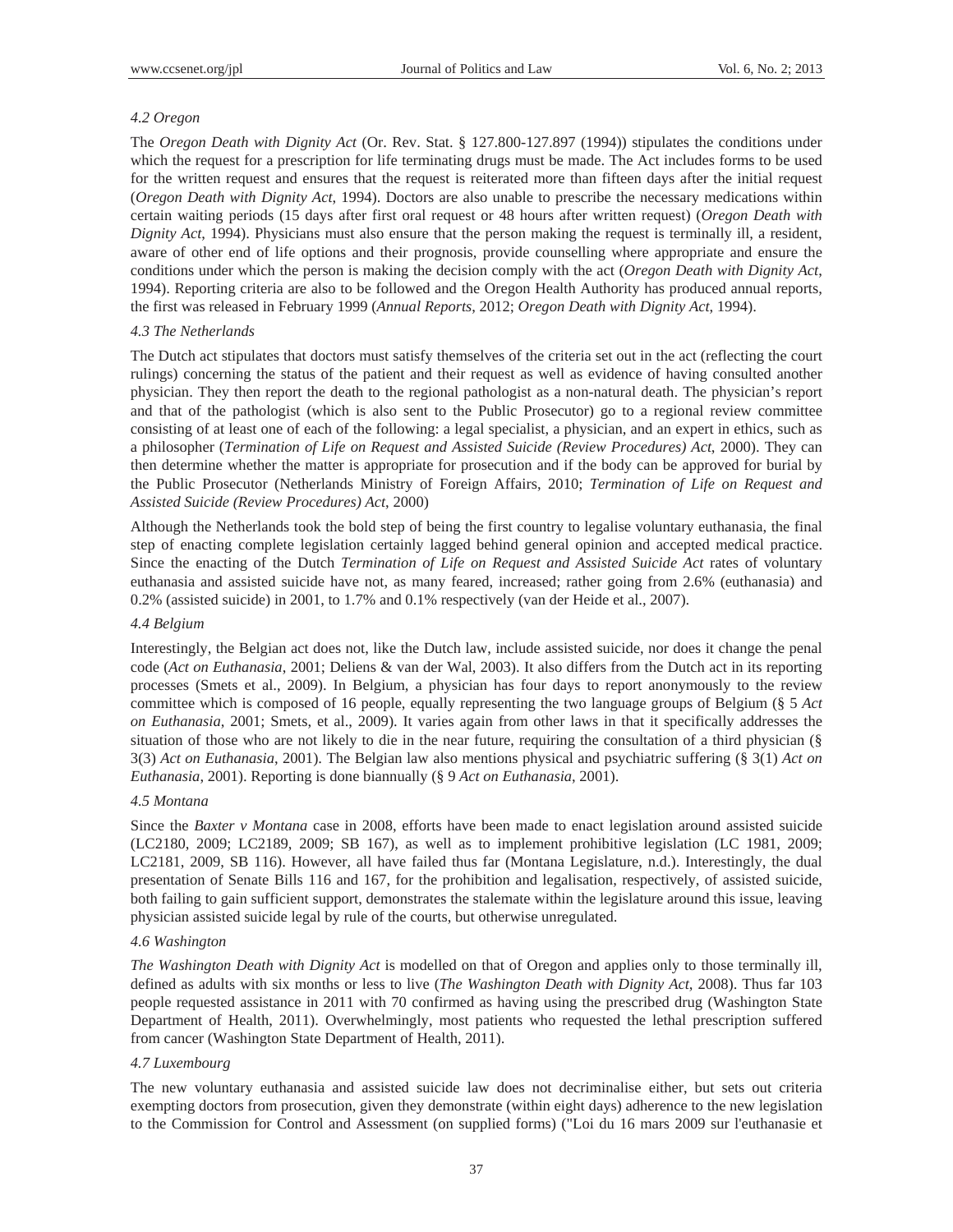l'assistance au suicide [Law of 16 March 2009 on euthanasia and assisted suicide],"). The Commission can refer matters to the Public Prosecutor and the Medical Council if the criteria in the *Law on Euthanasia and Assisted Suicide* are not met by the patient's physician (Minister of Health & Minsiter of Social Security, 2010).

The legislation recognises requests from patients in writing where the patient:

- is an adult; and,
- is not under pressure or undue influence; and
- is under constant and unbearable physical or mental suffering without prospects of improvement; and
- makes a request in writing (Minister of Health & Minsiter of Social Security; Loi du 16 mars 2009 sur l'euthanasie et l'assistance au suicide [Law of 16 March 2009 on euthanasia and assisted suicide],").

Patients can also make end-of-life provisions for when they are no longer able to express their wish for voluntary euthanasia (e.g. due to unconsciousness) (Minister of Health & Minister of Social Security, 2010). End-of-life provisions are all registered with the Commission for Control and Assessment with the possibility of alteration and amendment at any time and include nomination of a "person of trust" to speak for the patient should they lose their ability to do so for themselves (Minister of Health & Minister of Social Security, 2010). Should someone change their mind or waiver at any point a request for euthanasia in a registered end-of-life provision is made void (Minister of Health & Minister of Social Security, 2010).

Unusually, the legislation does not refer to residency or nationality. However, it applies to doctors acting in Luxembourg and they must have a close relationship with the patient (being a main practitioner for them over time). This makes the use of the law difficult for people residing elsewhere but having a Luxembourg doctor (Minister of Health & Minister of Social Security, 2010).

# **5. Australian Experience**

#### *5.1 Background*

Australia was the first country to have one of its jurisdictions legalise physician aid in dying, and it has had public approval for many years. Surveys show that support for assisted suicide and voluntary euthanasia rose between the 1960 and 1990's, and has stayed 70%-80% in agreement since (Sikora & Lewins, 2007). Research prior to legalisation in the Northern Territory had also revealed that about 30% of doctors had taken steps to end life. In contrast, only 6% believed laws should be changed to accommodate physician assistance in dying for the terminally ill (Ryan, 1996). Despite public support and the frequency of doctors hastening death, the Australian Medical Association has consistently opposed voluntary euthanasia (Ryan, 1996), although peak body Palliative Care Australia remains neutral (Palliative Care Australia, 2006; Palliative Care Australia, n.d.).

Considering the level of public support, it should not be surprising that a number of bills have been put forward throughout Australia aiming to legalise some form of physician aid in dying (See Table 1). Many States or Territories appointed committees of inquiry in response to proposed bills, all except the Northern Territory recommending against legalisation. A summary for each is below.

### *5.2 South Australia*

In 1991 the House of Assembly of the South Australian Parliament set up the Select Committee on the Law and Practice Relating to Death and Dying. In the second interim report the Select Committee totally rejected the idea of any medical assistance in dying (Fleming, 2000). Thus the *Consent to Medical Treatment and Palliative Care Act,* passed in 1995, was carefully worded to ensure voluntary euthanasia was clearly not sanctioned (although it did protect doctors who hastened death with pain relief) (Fleming, 2000). Later, the Voluntary Euthanasia Bill 1997 introduced by J.A.W. Levy, MLC was also referred to the Social Development Committee of the parliament for inquiry. In 1999 the inquiry recommended the law remain unchanged. There have been a number of unsuccessful attempts since that time (see Table 1).

## *5.3 Victoria*

The Social Development Committee of Parliament of the State of Victoria looked into law relating to end-of-life decisions in 1985/6. The result was the *Medical Treatment Act 1988* which allows for refusal of treatment, but the committee had argued against recognition of a 'right to die' (Fleming, 2000; Research Service, Parliamentary Library, Department of Parliamentary Services, 2008). Common law supports advance directives, however, the *Medical Treatment Act 1988* neither contradicts common law, nor does it allow advance directives as such, only recognising a Refusal of Treatment Certificate (RTC) for current conditions (Leo, 2004; Research Service, Parliamentary Library, Department of Parliamentary Services, 2008). Victorian law no longer criminalises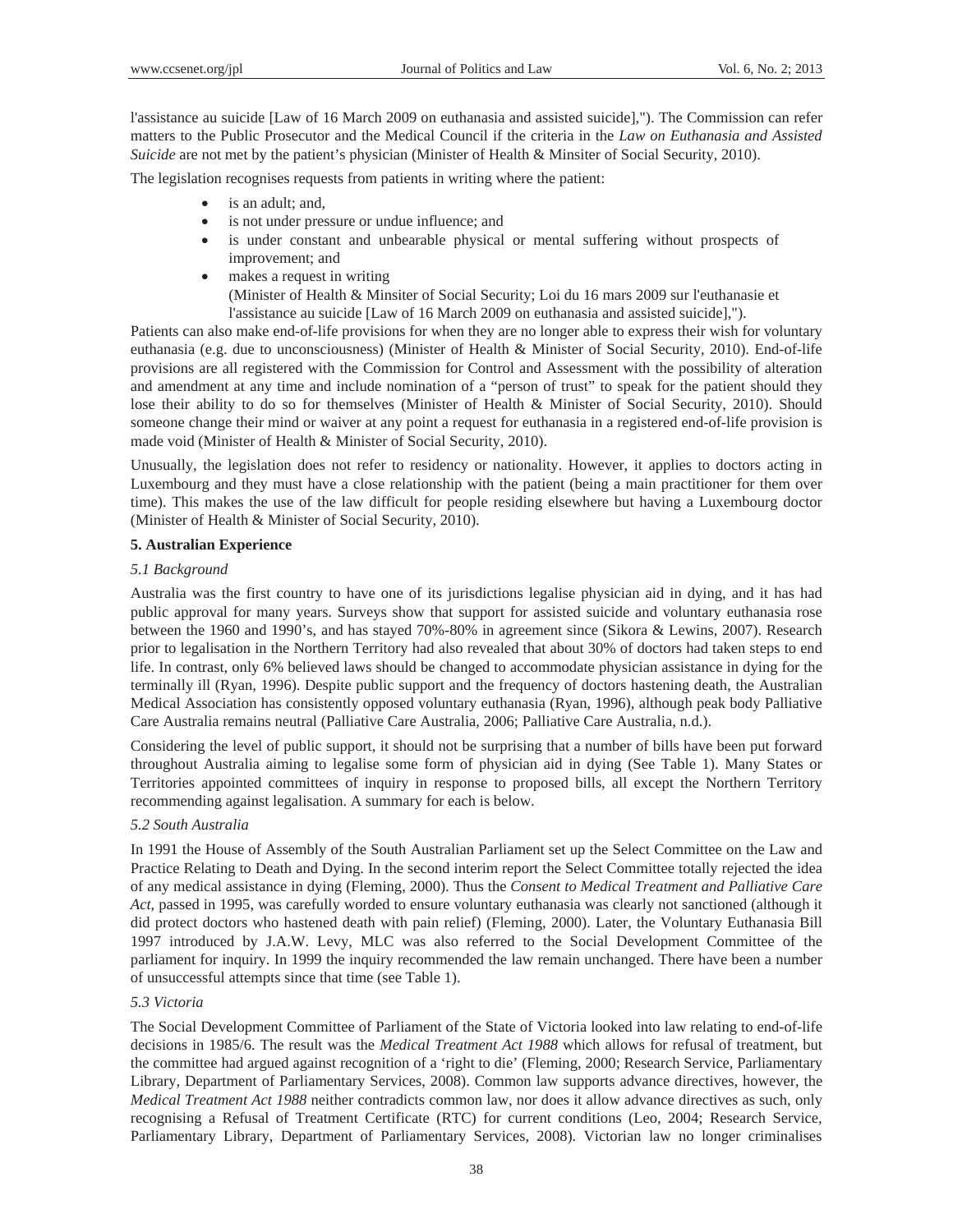suicide, but does prohibit assistance or encouragement to commit suicide (Research Service, Parliamentary Library, Department of Parliamentary Services, 2008).

# *5.4 Tasmania*

The Community Development Committee of the Tasmanian Parliament conducted an inquiry into the voluntary euthanasia issue in 1997 (after the NT legislation). It recommended against legalising, based on protecting vulnerable members of society (Fleming, 2000).

More recently the *Dying with Dignity 2009* bill put forward by Mr. Nick McKim was referred to the Joint Standing Committee on Community Development. The committee summarised arguments for and against physician aid in dying without making any conclusions, however consensus was that the *Dying with Dignity 2009* bill in its current form did not '...provide an adequate or concise legislative framework to permit voluntary euthanasia/physician assisted suicide' (Joint Standing Committee on Community Development, Parliament of Tasmania, 2009). The current Premier (2012) has announced she intends to introduce a dying with dignity bill during her term of office.

# *5.5 New South Wales*

When the first person died under the NT legislation on September 22, 1996, New South Wales Premier Bob Carr set aside the day for Parliamentary debate. Through the course of the debate, it was clear that the majority opposed voluntary euthanasia, leaving the issue moot (Fleming, 2000).

Currently, Green's member Cate Faehrmann has committed to introduction of a Rights of the Terminally Ill bill to the NSW parliament (Dying with Dignity NSW, n.d.).

# *5.6 Western Australia*

In Western Australia, Mr. Norm Kelly MLC put forward the Voluntary Euthanasia Bill 1998 (in October of 1997). The following year, an inquiry by the Constitutional Affairs Committee of the Western Australian Parliament, called Petitions Regarding Voluntary Euthanasia, stated that it would not make a recommendation, but that with better palliative care, the issues would be reduced (Fleming, 2000). In 1999 Mr. Norm Kelly MLC suggested the Bill be reintroduced, in line with public support. However no action was taken (Fleming, 2000).

Most recently the *Voluntary Euthanasia Bill 2010* introduced by Robin Chapple was not agreed to at its second reading (Western Australia Parliament, n.d.).

# *5.7 Queensland*

Comparatively little debate has taken place in Queensland on the issue. However, a Power of Attorney Bill in 1997 was passed which included refusal of treatment.

# *5.8 Australian Capital Territory*

Several attempts have been made to legalise voluntary euthanasia in the ACT. The Legislative Assembly's Select Committee on Euthanasia rejected the idea in 1994 and a Medical Treatment (Amendment) Bill failed in 1995 by three votes. This bill was reintroduced in 1996; however the enactment of the Andrews Bill made the issue moot (Andrews Bill explained and discussed in detail below in *Northern Territory*). In an attempt to work around the federal prohibition, Independent MLA Michael Moore suggested keeping voluntary euthanasia illegal, but enacting only an on the spot \$50 fine. This was not widely supported and failed (Fleming, 2000).

# *5.9 Northern Territory*

By comparison, the Northern Territory moved quickly legalising voluntary euthanasia, needing to amend their legislation the following year due to issues not identified before its passing (Fleming, 2000). After a report by the Select Committee on Euthanasia in May 1995 the *Rights of the Terminally Ill Act* 1995 was passed (Legislative Assembly of the Northern Territory, 1995; *Rights of the Terminally Ill Act*, 1995). The Northern Territory Act was unique in that the parliament is said to have "… specifically rejected a definition of terminal illness that included the expectation of death within a specified period" (Ryan, 1996). It also allowed any Australian to use the laws, not just NT residents (Senate Legal and Constitutional Legislation Committee, 1997). However, the need for competent adult decision making prevented use by patients with dementia type illnesses and use on others (such as people in vegetative states), nor did it include advance directives (Ryan, 1996).

Although radical, in that it was the second jurisdiction to legalise physician aid in dying (after Oregon (Note 8)), it was the first to take effect. The law was described well at the time: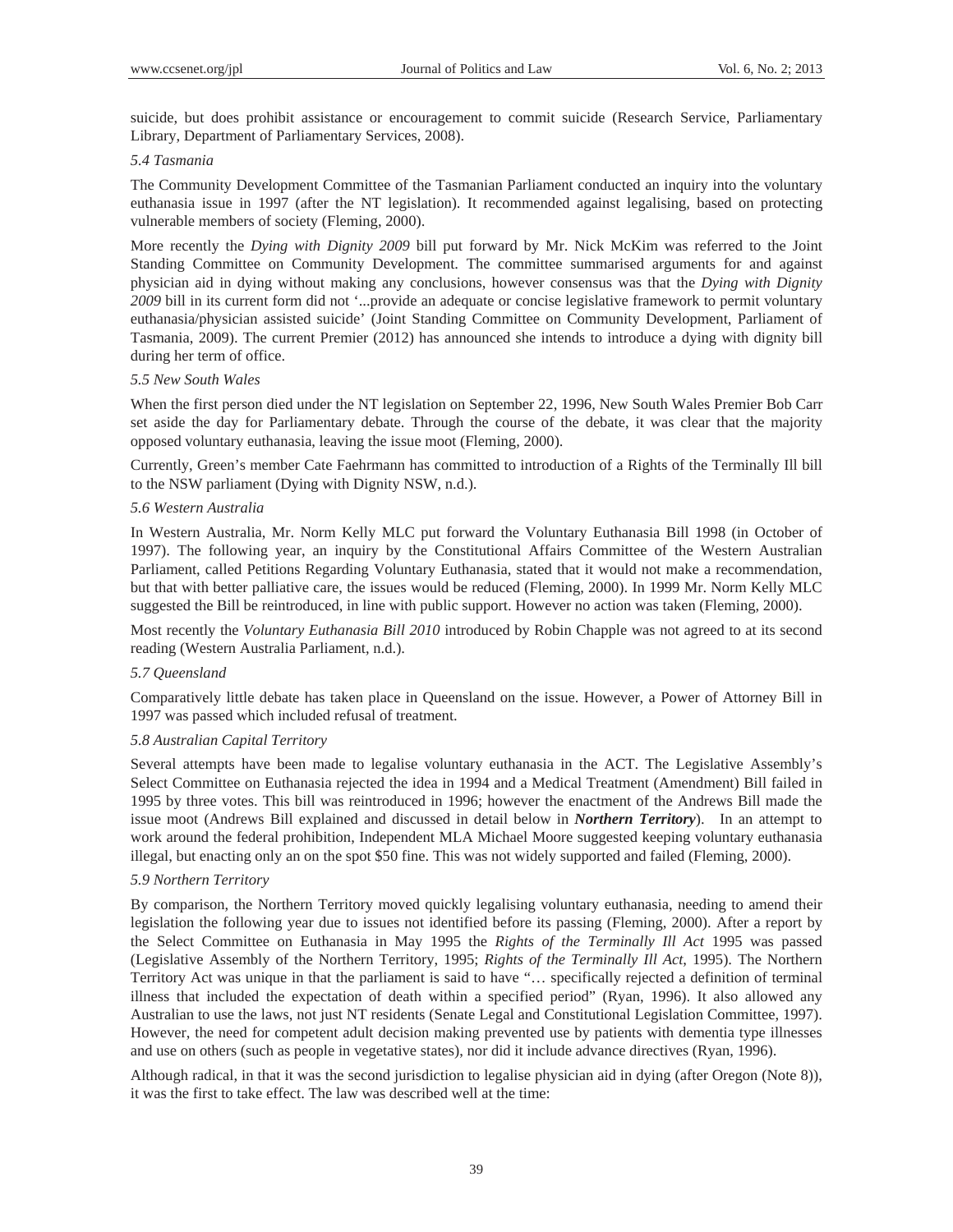Those who oppose voluntary euthanasia on religious or ethical grounds will find nothing to praise in the legislation. Some who favor euthanasia will complain that the act is still too conservative or that its rigorous safeguards place an unreasonable burden on those it is intended to assist (Ryan, 1996).

The planned start date was July 1, 1996, however the validity of the legislation was challenged in the Supreme Court, where an injunction was sought (Fleming, 2000). However, the plaintiff's case failed and so another attempt to stop the bill was made by the opposition, putting forward a bill to repeal it in August 1996 which was also defeated (Fleming, 2000). In 1995 a request was made to the Prime Minister, Paul Keating, to have the Governor-General withhold assent to the NT Act using powers the Commonwealth has over Territories; Keating rejected the approach as it was 'up to the people of the Northern Territory... not the Commonwealth' (letter from the Office of Prime Minister, 9 February 1996, to the NT Voluntary Euthanasia Society).

Federal Member Kevin Andrews joined forces with the organisation *Euthanasia No!*, led by Tony Burke. This was significant because opposition came from members of both major parties. *Euthanasia No!* was created for the purpose of preventing euthanasia in Australia and its inception was described as:

... the story of a network—all the principals are Catholics—its influential connections, its single-mindedness and the tactics it employed ... The clear consensus was that the group was about one thing only: stopping euthanasia in NSW [it was suggested NSW would follow the NT]. It was to have no profile, no newsletter, and no members. Only a result (Gordon, 1997).

Together, Andrews and those behind *Euthanasia No!* campaigned for the Euthanasia Laws Bill (a.k.a. Andrews Bill) aimed at stopping the NT law by limiting the self-governance of the territories (Northern Territory, ACT and Norfolk Island). The help of Rev. Dr. John Fleming and Jonathan Wells QC was used in the drafting of the Andrews Bill, which sought to define voluntary euthanasia as intentional killing, and also prevented efforts to circumvent the law (like the ACT proposing a \$50 fine) by prohibiting any laws that "…have the effect of permitting [voluntary euthanasia or assisted suicide]…" (*Euthanasia Laws Act*, 1997; Fleming, 2000).

As a result of this very active but also somewhat covert campaign, in which Catholics from both major parties joined forces (Gordon, 1997), the Euthanasia Laws Bill was passed by the House of Representatives on December 6, 1996 (Fleming, 2000). During this time, the bill was referred to the Senate Legal and Constitutional Legislation Committee which reported in March 1997, but gave no recommendation stating it was a conscience vote issue (although several opinions were given by various members) (Senate Legal and Constitutional Legislation Committee, 1997). This report was closely followed by passing by the Senate and royal assent (Fleming, 2000).

# *5.10 Current Situation*

The Northern Territory did consider trying to circumvent the law by using the ACT idea of trivialising the punishment to a \$50 fine, but this did not gain much support (Fleming, 2000). Since, there have been several attempts, mainly by Federal Parliament members of the Australian Greens Party, to reinstate territory rights to make self-determining legislation in this area. In 2010 Senator Bob Brown put forward a Private Member's Bill which requires both houses of Federal parliament to disallow a territory law. This bill was passed, affecting both the ACT and the Northern Territory (*Territories Self-Government Legislation Amendment (Disallowance and Amendment of Laws) Act*, 2011). His second *Restoring Territory Rights (Voluntary Euthanasia Legislation) Bill 2010* remains before Parliament which would specifically repeal the *Euthanasia Laws Act 1997*.

Lobby groups such as Dying with Dignity are still campaigning for legislation. Other groups, for example, Exit International, are advising people (not necessarily terminally-ill) of their options. However, the enactment of the *Criminal Code Amendment (Suicide Related Material Offences) Act 2005* prohibits using electronic means (phone, fax, internet) to disseminate how-to-suicide information; also prohibited is the dissemination of information encouraging or explaining how to suicide (*Criminal Code Amendment (Suicide Related Material Offences) Act*, 2005). Table 1 summarises the various attempts to legislate at federal, state and territory levels of Australian government.

Table 1. Relevant bills and acts by state/territory

|                     | <b>Bills/Acts</b>                  | <b>Relevant Information</b>      |
|---------------------|------------------------------------|----------------------------------|
| <b>Commonwealth</b> | Euthanasia Laws Act 1997 (Cth)     | aka Andrews Bill                 |
|                     | Euthanasia Laws (Repeal) Bill 2004 | presented by Mr Kevin Andrews MP |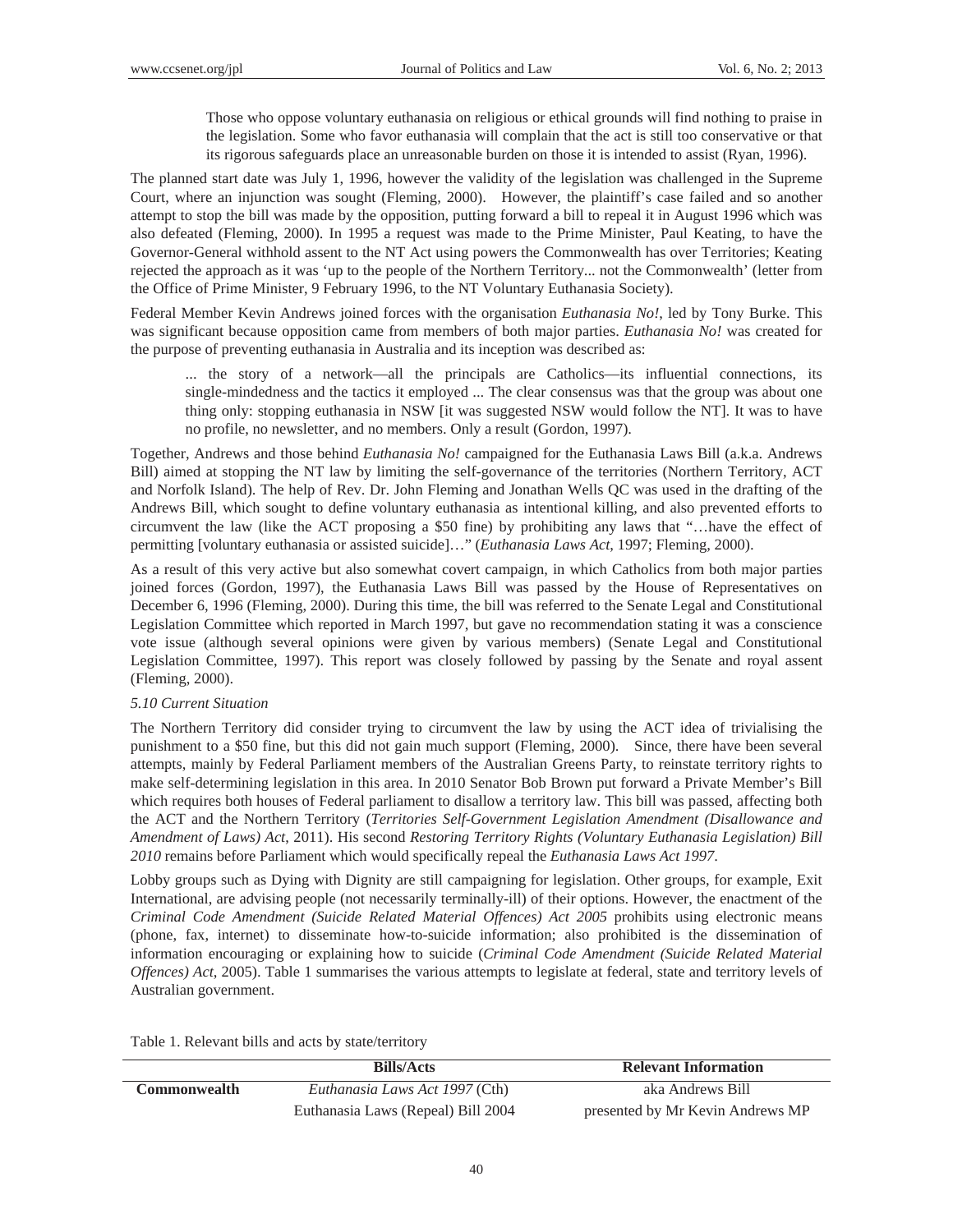|                                     | Criminal Code Amendment (Suicide Related<br>Material Offences) Act 2005 (Cth)                                 | limits ability to disseminate information<br>about suicide or euthanasia, inhibiting<br>lobby groups     |  |  |  |  |
|-------------------------------------|---------------------------------------------------------------------------------------------------------------|----------------------------------------------------------------------------------------------------------|--|--|--|--|
|                                     | Rights of the Terminally Ill (Euthanasia Laws<br>Repeal) Bill 2008 (Cth)                                      |                                                                                                          |  |  |  |  |
|                                     | <b>Restoring Territory Rights (Voluntary</b><br>Euthanasia Legislation) Bill 2010 (Cth)                       |                                                                                                          |  |  |  |  |
| <b>Northern</b><br><b>Territory</b> | Natural Death Act 1988 (NT)                                                                                   |                                                                                                          |  |  |  |  |
|                                     | The Rights of the Terminally Ill Act 1995 (NT)<br>The Rights of the Terminally Ill Amendment<br>Act 1996 (NT) |                                                                                                          |  |  |  |  |
|                                     | Adult Decision Making Bill 2012 (NT)                                                                          | allows for appointment of a representative<br>and advance directives for when an adult<br>loses capacity |  |  |  |  |
| <b>South Australia</b>              | <b>Consent to Medical Treatment and Palliative</b><br>Care Act 1995 (SA)                                      |                                                                                                          |  |  |  |  |
|                                     | Voluntary Euthanasia Bill 1997 (SA)                                                                           | defeated                                                                                                 |  |  |  |  |
|                                     | Dignity in Dying Bill 2003 (SA)                                                                               | lapsed August 12, 2004                                                                                   |  |  |  |  |
|                                     | Dignity in Dying Bill 2005 (SA)                                                                               | lapsed December 8, 2005                                                                                  |  |  |  |  |
|                                     | Voluntary Euthanasia Bill 2006 (SA)                                                                           | lapsed April 5, 2007                                                                                     |  |  |  |  |
|                                     | Voluntary Euthanasia Bill 2007 (SA)                                                                           | lapsed                                                                                                   |  |  |  |  |
|                                     | <b>Consent to Medical Treatment and Palliative</b><br>Care Act 2008 Amendment Bill (SA)                       |                                                                                                          |  |  |  |  |
|                                     | Voluntary Euthanasia Bill 2008 (SA)                                                                           | lapsed                                                                                                   |  |  |  |  |
|                                     | Voluntary Euthanasia Bill 2010 (SA)                                                                           | lapsed                                                                                                   |  |  |  |  |
|                                     | Voluntary Euthanasia Bill 2012 (SA)                                                                           | negative                                                                                                 |  |  |  |  |
| A.C.T                               | Voluntary and Natural Death Bill 1993                                                                         |                                                                                                          |  |  |  |  |
|                                     | Medical Treatment (Amendment) Bill 1995<br>(ACT)                                                              |                                                                                                          |  |  |  |  |
|                                     | Crimes (Assisted Suicide) Bill 1997 (ACT)                                                                     |                                                                                                          |  |  |  |  |
|                                     | Medical Treatment (Amendment) Bill 1997<br>(ACT)                                                              |                                                                                                          |  |  |  |  |
|                                     | Euthanasia Referendum Bill 1997                                                                               |                                                                                                          |  |  |  |  |
|                                     | Medical Treatment (Health Directions) Act<br>2006 (ACT)                                                       |                                                                                                          |  |  |  |  |
| <b>New South Wales</b>              | Rights of the Terminally Ill Bill 2001 (NSW)                                                                  | Private Member's Bill, defeated March<br>21, 2002                                                        |  |  |  |  |
|                                     | Voluntary Euthanasia Trial (Referendum) Bill<br>2003 (NSW)                                                    | Private Member's Bill, a trial for 18<br>months, defeated November 13, 2003                              |  |  |  |  |
| Western<br><b>Australia</b>         | Voluntary Euthanasia Bill 1998 (WA)                                                                           |                                                                                                          |  |  |  |  |
|                                     | Voluntary Euthanasia Bill 2000 (WA)                                                                           | lapsed July 1, 2000                                                                                      |  |  |  |  |
|                                     | Voluntary Euthanasia Bill 2000 (WA)                                                                           | lapsed January 10, 2002                                                                                  |  |  |  |  |
|                                     | Voluntary Euthanasia Bill 2002 (WA)                                                                           | lapsed January 23, 2005                                                                                  |  |  |  |  |
|                                     | Voluntary Euthanasia Bill 2010 (WA)                                                                           |                                                                                                          |  |  |  |  |
| <b>Tasmania</b>                     | Dying with Dignity Bill 2009 (Tas)                                                                            | defeated                                                                                                 |  |  |  |  |
| <b>Victoria</b>                     | Medical Treatment Act 1988 (Vic                                                                               |                                                                                                          |  |  |  |  |
|                                     | Medical Treatment (Physician Assisted<br>Dying) Bill 2008 (Vic)                                               |                                                                                                          |  |  |  |  |

Description: Listed by state or territory those bills and acts relevant to assisted suicide and euthanasia legislation in Australia (Australasian Legal Information Institute, n.d.; ACT Government, n.d.; Research Service, Parliamentary Library, Department of Parliamentary Services, 2008; Parliament of South Australia, n. d.).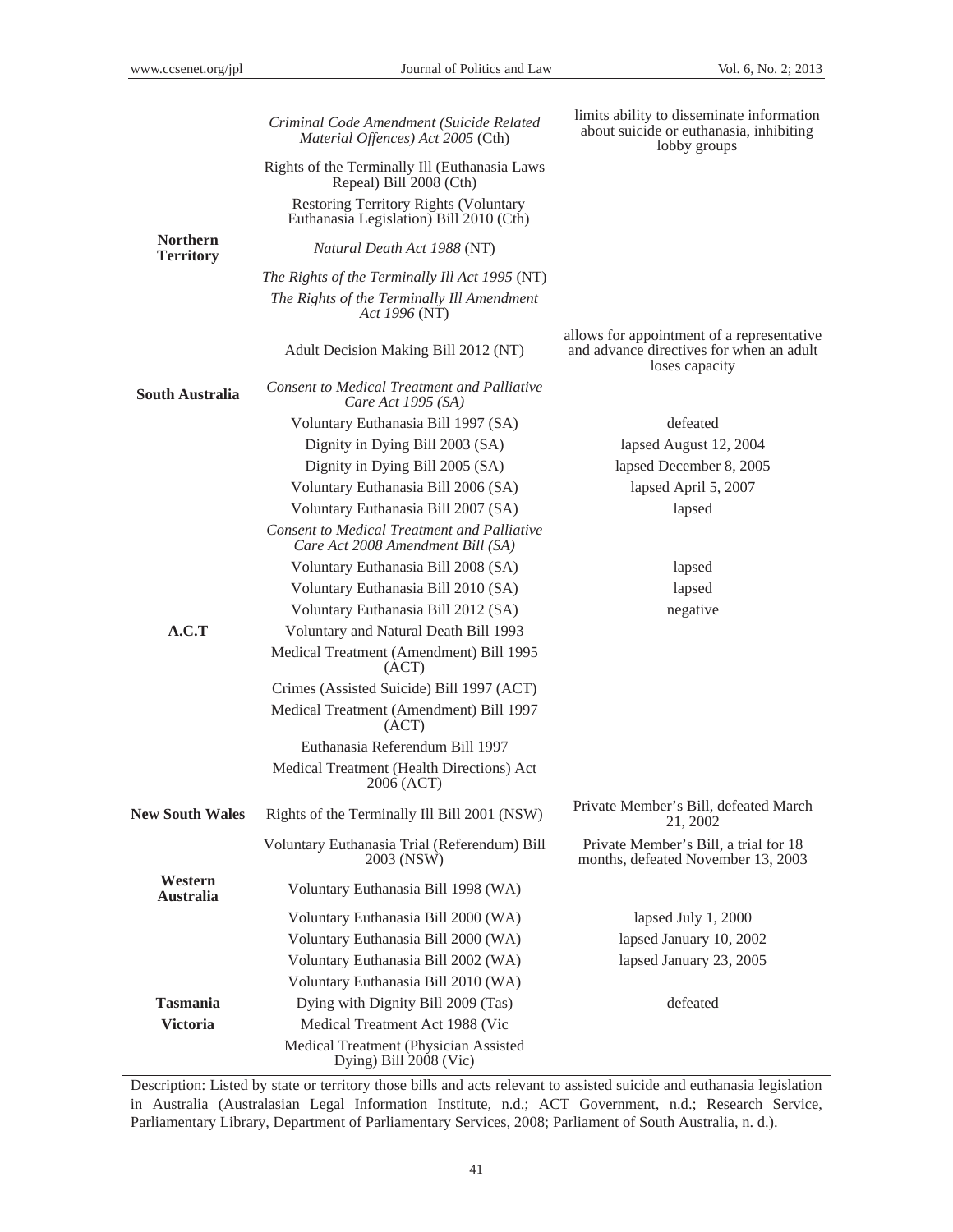# **6. Concluding Discussion**

The road to enactment of legislation in order to protect citizens and their personal/medical carers from prosecution is a rather bumpy one. Table 2 shows the various contributing factors that have led to satisfactory legal arrangements in seven jurisdictions.

|  |  | Table 2. Summary table |  |
|--|--|------------------------|--|
|--|--|------------------------|--|

|                                     | Voluntary<br>Euthanasia Legalised<br>$\overline{\mathbf{C}}$<br>Suicide<br>Assisted | Parliamentary Debate | Political Party Campaigning | <b>Ethics /Commission Report</b> | interested<br>sdno.ra<br>$\mathbf{M}$<br>individuals or<br>Petitions | Change of government | Public Vote/Referendum | Court ruling | Constitutional<br>Interpretation<br>$\overline{c}$<br><b>Statute</b> | Constitutional change |
|-------------------------------------|-------------------------------------------------------------------------------------|----------------------|-----------------------------|----------------------------------|----------------------------------------------------------------------|----------------------|------------------------|--------------|----------------------------------------------------------------------|-----------------------|
| <b>Switzerland</b>                  | AS                                                                                  | $\checkmark$         |                             | $\checkmark$                     |                                                                      |                      | $\checkmark$           |              | ✓                                                                    |                       |
| Oregon                              | AS                                                                                  |                      |                             |                                  | $\checkmark$                                                         |                      | ✓                      |              |                                                                      |                       |
| <b>Northern</b><br><b>Territory</b> | AS/VE                                                                               | ✓                    |                             | $\checkmark$                     |                                                                      |                      |                        |              |                                                                      |                       |
| <b>The Netherlands</b>              | AS/VE                                                                               | ✓                    |                             | $\checkmark$                     |                                                                      | $\checkmark$         |                        | $\checkmark$ |                                                                      |                       |
| <b>Belgium</b>                      | <b>VE</b>                                                                           | ✓                    |                             | $\checkmark$                     |                                                                      | $\checkmark$         |                        |              |                                                                      |                       |
| <b>Montana</b>                      | AS                                                                                  |                      |                             |                                  |                                                                      |                      |                        | ✓            | $\checkmark$                                                         |                       |
| Washington                          | AS                                                                                  |                      |                             |                                  | $\checkmark$                                                         |                      | $\checkmark$           |              |                                                                      |                       |
| Luxembourg                          | AS/VE                                                                               | ✓                    | ✓                           |                                  |                                                                      | ✓                    |                        |              |                                                                      | ✓                     |

Description: Table showing some of the major contributing factors associated with the enactment of legislation on assisted suicide and/or voluntary euthanasia in the places listed.

The distinction between assisted suicide and voluntary euthanasia has been critical in some jurisdictions. In Switzerland it has meant that assisted suicide is an extension of an existing attitude towards suicide in general. An extension of the reasoning against making suicide illegal draws on the idea that respect for individual human dignity encompasses a right to determine the manner of one's own death. This reasoning was also part of the foundation for the ruling in Montana where rights to dignity and privacy, contained within the Montana State Constitution as inviolable, were the basis for determining that assisted suicide is legal. The autonomy of the individual also appears to be favoured in the United States where voices of citizens, rather than lawyers, politicians or lobbyists were loudest, through plebiscites, at least in Oregon and Washington (with Massachusetts most recently voting No to Initiative 2 on the November 6, 2012 ballot (Elections Division, Secretary of the Commonwealth, 2012)).

Those places which have made voluntary euthanasia possible (The Netherlands, Luxembourg and Belgium) have a culture of parliamentary debate that leads to progressive social change through legislation. However, the first country to adopt such legislation, The Netherlands, did so long after there was tacit approval both publicly and by the courts. Therefore, in general, there appears to be a reluctance by governments to enact legislation allowing assisted suicide or voluntary euthanasia, even when it is clear that a majority of the public believe the practices should be legal.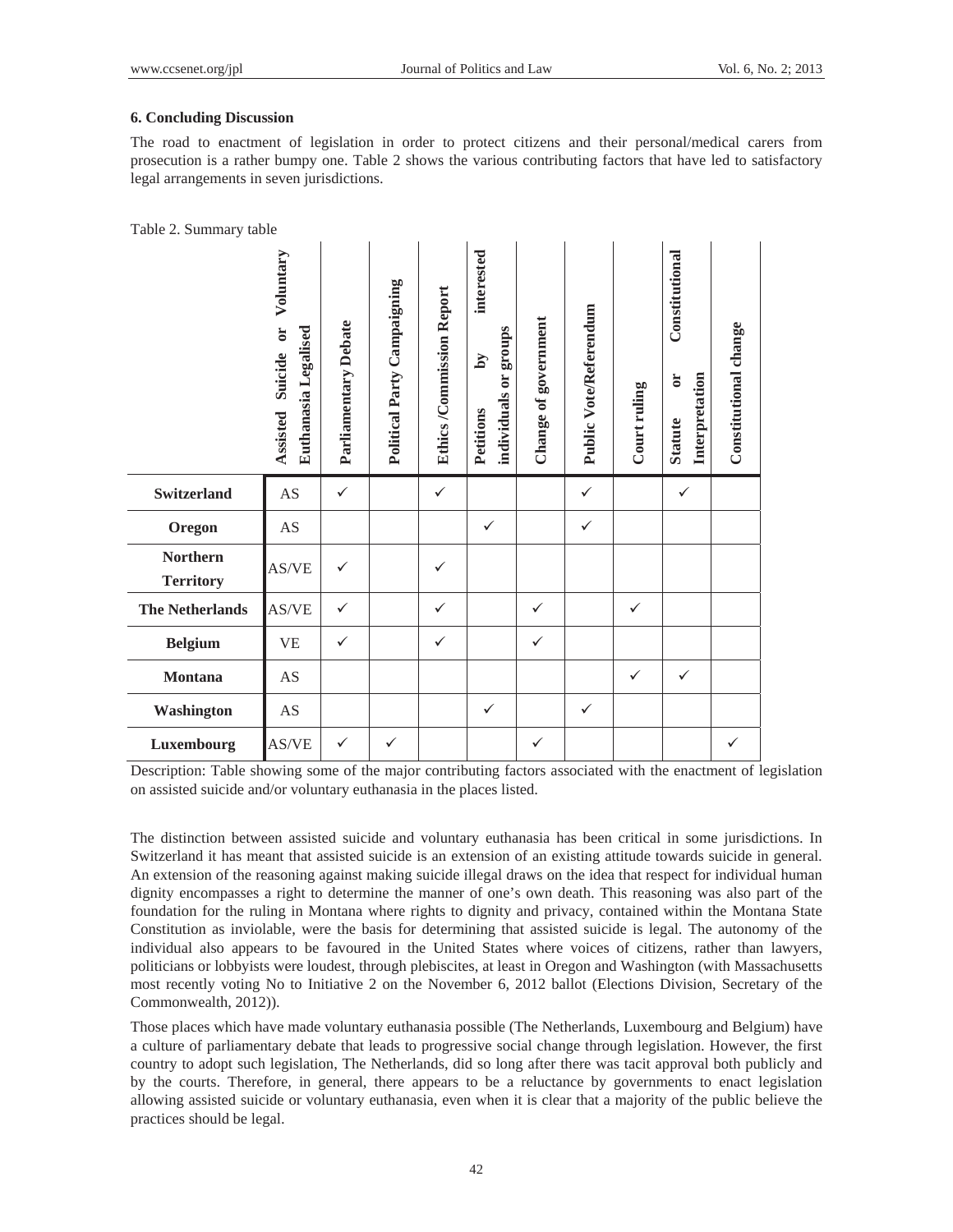In the US, a citizens' ballot has been a crucial catalyst, allowing circumvention of politicians. A change of government can offer a window of opportunity for a new ruling party to demonstrate a fresh direction through passing previously stymied bills (the case for Belgium, the Netherlands and Luxembourg). In Luxembourg the (unchangeable) monarch even altered the constitution to avoid standing in the way of the people and the new government, but also to avoid adding an endorsement which would have been contrary to his conscience. Interestingly, this apparent trepidation of governments to sanction physician aid in dying can also be seen in how much of the legislation has been enacted. For example, in the Netherlands the criminal prohibitions on assisted suicide and euthanasia are still in place, and parliament has only formalised the court's approach of exempting physicians from prosecution where they have satisfied rigorous procedures.

The Australian experience, however, may be one of the most pronounced examples of parliaments persistently opposing public opinion, first by federally quashing the Northern Territory legislation (and preventing all territories from passing Bills legalising voluntary euthanasia and assisted suicide), and at the state level repeatedly rejecting assisted suicide and voluntary euthanasia bills in the face of a considerable majority of public support.

There are reasons why politicians are resistant to translating the views of their constituents into legislation. They may fear a backlash (and therefore doing nothing becomes a safer option); they may be more conservative that their constituents. Meadowcroft notes other reasons for politicians' hesitancy: "(a) there are lots of other things to worry about; (b) uncertainties overwhelm action; and (c) change disturbs established interests" (Meadowcroft, 2011). All of these impediments are evident in the debate about physician aid in dying.

Given such resistance, it is clear that the Australian parliamentary arena, where elected representatives vote along party lines, is an ill-fit for this discussion. A conscience vote might help to break the deadlock but freeing elected representatives to attend to their own consciences does not translate into attending to their constituents' consciences. Therefore, even though parliaments are the end point where legislation must be ratified, the deliberation is best done elsewhere. Citizens have demonstrated their willingness to wrestle with policy complexity, and their competence in doing so (Carson, Gastil, Hartz-Karp, & Lubensky, in press; Gastil & Levine, 2005). Deliberation surely belongs to the people who are directly affected by this vexing issue.

#### **References**

ACT Government. (n. d.). *a.c.t. legislation register*. Retrieved from http://www.legislation.act.gov.au

*Act on Euthanasia*, 2-244. (*2001*). Belgium.

- Adams, M. (2001). Euthanasia: in Process of Legal Change in Belgium. In A. Klijn, M. Otlowski, & M. Trappenburg (Eds.), *Regulating physician-negotiated death* (pp. 29-48). Elsevier.
- *Aiding or soliciting suicide.* Mont. Code Ann. § 45-5-105 (U.S.A.).
- Association pour the droit de mourir dans la dignité-Lëtzebuerg a.s.b.l. (2008). *Depenalizing euthanasia in Luxembourg*. Retrieved from http://www.admdl.lu/en/node/57
- *Attempts to Legalize*. Retrieved May 25, 2012, from http://www.patientsrightscouncil.org/site/failed-attempts-usa/

Australasian Legal Information Institute. Retrieved June 5, 2012, from http://www.austlii.edu.au

- Australian Bureau of Statistics. (2011). Life Expectancy Trends- Australia. *Australian Social Trends, 4102.0.*  Retrieved from http://www.abs.gov.au/AUSSTATS/abs@.nsf/Lookup/4102.0Main+Features10Mar+2011
- Baxter v Montana, Cause No. ADV-2007-787 (Mont. Dist. 2008).

Baxter v Montana, DA 09-0051 MT 449 (Mont. Supr. 2009).

- Carson, L., Gastil, L., Hartz-Karp, J., & Lubensky, R. (in press). *The Austrlian Citizens' Parliament and the Future of Deliberative Democracy*. Pennsylvania State University Press. University Park.
- Compassion in Dying v State of Washington, 850 F. Supp 1454 (Wash. 1994).

*Consent as a defense*, Mont. Code Ann. § 45-2-211 (U.S.A.).

*Criminal Code Amendment (Suicide Related Material Offences) Act*, No. 92 (*2005*) (Cth).

Deliens, L., & van der Wal, G. (2003). The euthanasia law in Belgium and the Netherlands. *The Lancet, 362*(9391), 1239-1240. http://dx.doi.org/10.1016/S0140-6736(03)14520-5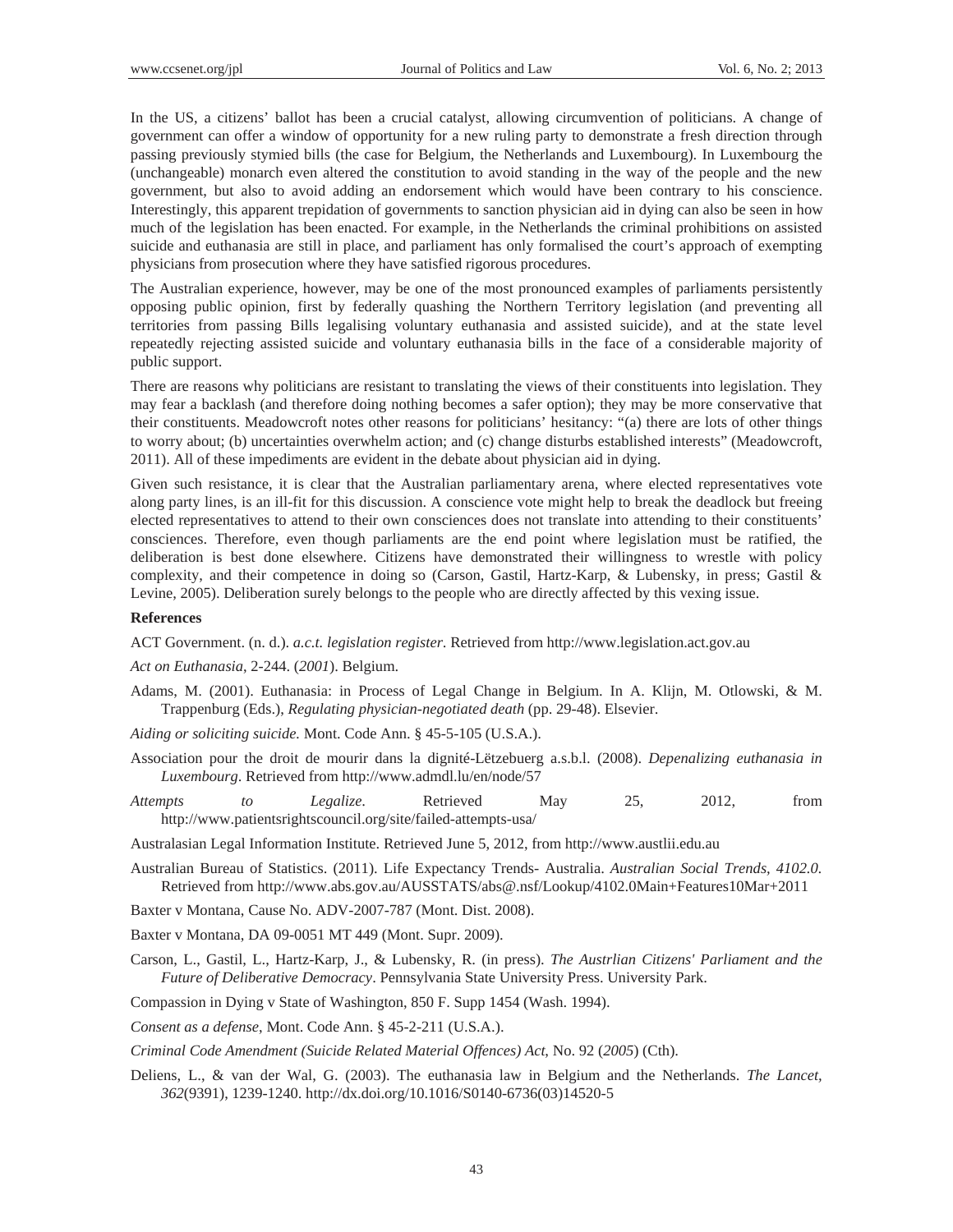- Deliens, L., Mortier, F., Bilsen, J., Cosyns, M., Vander Stichele, R., … Vanoverloop, J. (2000). End-of-life decisions in medical practice in Flanders, Belgium: a nationwide survey. *The Lancet, 356*(9244), 1806-1811. http://dx.doi.org/10.1016/S0140-6736(00)03233-5
- Dignitas. *Accompanied Suicide*. Retrieved January 20, 2013, from http://www.dignitas.ch/index.php?option=com\_content&view=article&id=20&lang=en&Itemid=
- Dying with Dignity NSW. *Things you can do*. Retrieved September 7, 2012, from http://www.dwdnsw.org.au/page/helping.php
- Egan, T. (October 14, 1991). Washington Voters Weigh Aid of Doctors in Suicide. *The New York Times*. Retrieved that the contract of the contract of the contract of the contract of the contract of the contract of the contract of the contract of the contract of the contract of the contract of the contract of the contract of http://www.nytimes.com/1991/10/14/us/washington-voters-weigh-aid-of-doctors-in-suicide.html?pagewant ed=all&src=pm
- Elections Division, Secretary of the Commonweath. (2012). *Return of Votes for Massachusettes State Election*.

*Euthanasia Laws Act*, No. 17 (*1997*) (Cth).

- Exit International. *The Swiss Model*. Retrieved June 1, 2012, from http://www.exitinternational.net/page/Switzerland
- Faehrmann, C. (n. d.). *Campaigns: Voluntary Euthanasia*. Retrieved September 7, 2012, from http://catefaehrmann.org/tag/voluntary-euthanasia/
- Final Report of the Netherlands State Commission on Euthanasia: an English Summary. (1987). *Bioethics, 1*(2), 163-174. http://dx.doi.org/10.1111/j.1467-8519.1987.tb00025.x
- Fischer, S., Huber, C. A., Imhof, L., Mahrer Imhof, R., Furter, M., Ziegler, S. J., et al. (2008). Suicide assisted by two Swiss right-to-die organisations. *Journal of medical ethics, 34*(11), 810-814. http://dx.doi.org/10.1136/jme.2007.023887
- Fleming, J. I. (2000). Death, Dying, and Euthanasia: Australia Versus The Northern Territory. *Issues in Law & Medicine, 15*(3), 291-305.
- Frieden, L. (2009). Luxembourg: Parliament abolishes royal confirmation of laws. *International Journal of Consitutional Law, 7*(3), 539-543. http://dx.doi.org/10.1093/icon/mop021
- Gastil, L., & Levine, P. (Eds.). (2005). *The Deliberative Democracy Handbook: Stetegies for Effective Civic Engagement int he Twenty-First Centrury*. San Francisco: Jossey-Bass.
- Gevers, J. K. M. (1987). Legal Developments Concerning Active Euthanasia on Request in the Netherlands. *Bioethics, 1*(2), 156-162. http://dx.doi.org/10.1111/j.1467-8519.1987.tb00024.x
- Gevers, S. (1996). Euthanasia: law and practice in The Netherlands. *British Medical Bulletin, 52*(2), 326-333. http://dx.doi.org/10.1093/oxfordjournals.bmb.a011547
- Gonzales v. Oregon, 546 U.S. 243, 386 F. 3d 118 (U.S. 2006).
- Gordon, M. (1997, March 29). Holy Alliance: The inside story of euthanasia's demise, *The Australian*.
- *Homicide. Inciting and assisting suicide*, 311.0 § Art. 115 (*1937*) (Switzerland).
- Humphry, D. (2005). *Tread Carefully When You Help to Die; Assisted Suicide Laws Around the World.* Retrieved from http://assistedsuicide.org/suicide\_laws.html
- Hurst, S. A., & Mauron, A. (2003). Assisted suicide and euthanasia in Switzerland: allowing a role for non-physicians. *BMJ, 326*(7383), 271-273. http://dx.doi.org/10.1136/bmj.326.7383.271
- Israely, J. (2008, December 12). Luxembourg's Monarch Steps Back on Euthanasia Bill. *Time World*. Retrieved from http://www.time.com/time/world/article/0,8599,1865825,00.html
- Joint Standing Committee on Community Development, Parliament of Tasmania. (2009). *Report on the Dying with Dignity Bill 2009*.
- Lee v. State of Oregon, 107 F. 3d 1382 (9th Cir. 1997).
- Lee v. State of Oregon, 891 F. Supp. 1429 (D Or. 1995).
- Leenen, H. J. J. (1987). Euthanasia, assistance to suicide and the law: Developments in the Netherlands. *Health Policy, 8*(2), 197-206. http://dx.doi.org/10.1016/0168-8510(87)90062-5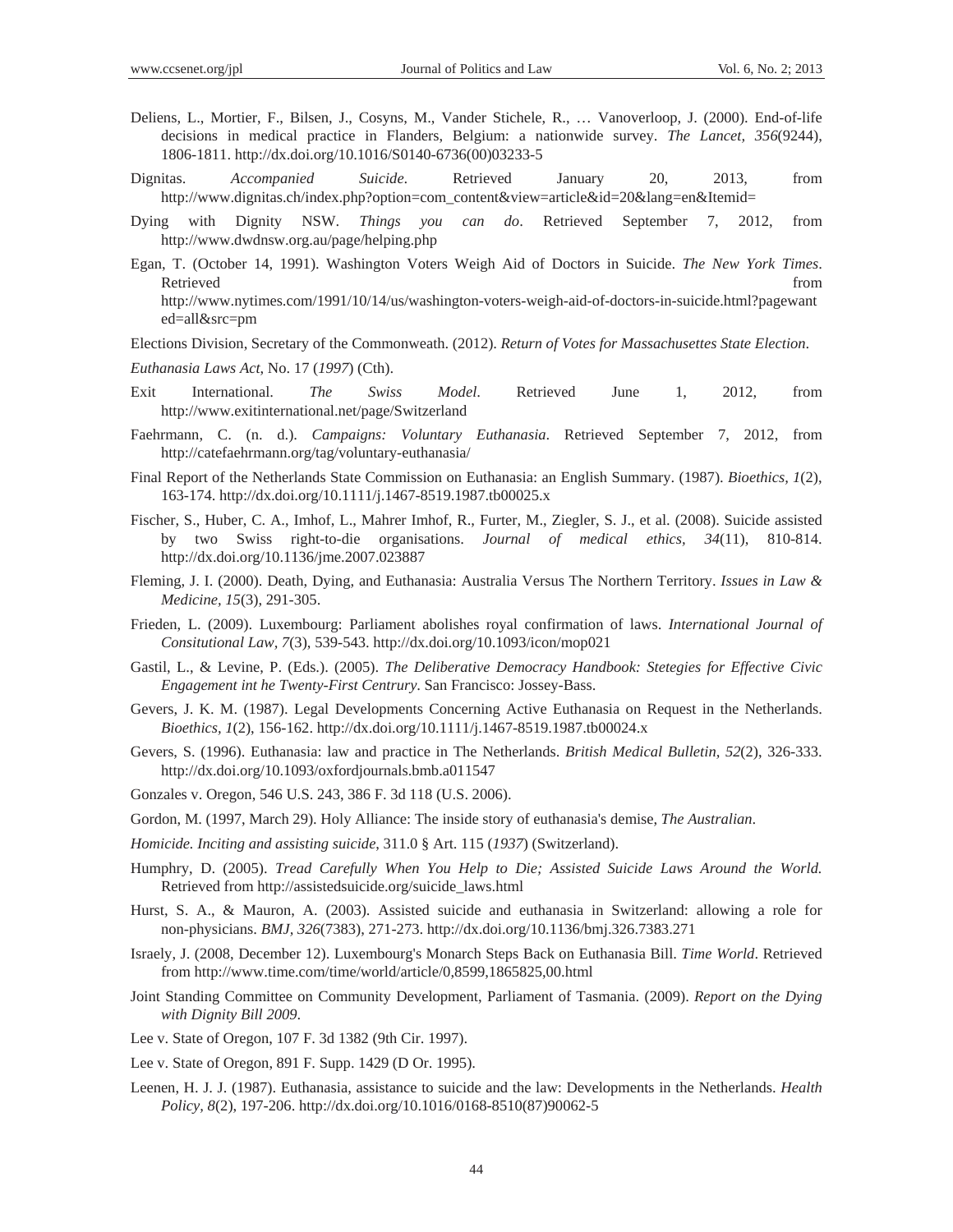- Legislative Assembly of the Northern Territory. (1995). *Report of the Inquiry by the Select Committee on Euthanasia*.
- Lewis, C. (2012). What Oregon's experience can teach us about assisted suicide, *National Post*. Retrieved from http://news.nationalpost.com/2012/06/22/what-oregons-experience-can-teach-us-about-assisted-suicide
- Loi du 16 mars 2009 sur l'euthanasie et l'assistance au suicide [Law of 16 March 2009 on euthanasia and assisted suicide]. *Journal Officiel du Grand-Duché de Luxembourg, 46*.
- Meadowcroft, J. (2011). Engaging with the politics of sustainability transition. *Environmental Innovation and Societal Transitions, 1*(1), 70-75. http://dx.doi.org/10.1016/j.eist.2011.02.003
- Minister of Health & Minister of Social Security. (2010). *Euthanasia and assisted suicide: Law of 16 March 2009. 25 Questions. 25 Answers*.
- Montana Legislature. *Montana Legislature: Bills*. Retrieved May 28, 2012, from http://leg.mt.gov/css/bills/default.asp
- *Montana Rights of the Terminally Ill Act*, Mont. Code. Ann. § 50-9-103 (U.S.A.).
- Netherlands Ministry of Foreign Affairs. (2010). *FAQ Euthansia: The Termination of Life on request and Assisted Suicide (Review Procedures) Act in practice*.

Office of the Public Advocate. (2004). *Advance Directives: The Legal Issues*.

*Oregon Death with Dignity Act*, Or. Rev. Stat. § 127.800-127.897 (*1994*) (U.S.A).

- Oregon Health Authority. (2012). *Annual Reports*. Retrieved from http://public.health.oregon.gov/ProviderPartnerResources/EvaluationResearch/DeathwithDignityAct/Pages/ ar-index.aspx.
- Oregon Health Authority. *Death with Dignity Act History*. Retrieved from http://public.health.oregon.gov/ProviderPartnerResources/EvaluationResearch/DeathwithDignityAct/Docu ments/history.pdf

Oregon v Ashcroft, 368 F. 3d 118 (9th Cir. 2004).

Oregon v. Ashcroft, 192 F. Supp 2d 1077 (D Or. 2002).

Orgeon's Death with Dignity Act: The First year's Experience (1999).

- Palliative Care Australia. (2006). *Position Statement on Voluntary Euthanasia, Palliative Care Practice and End of Life Decisions*.
- Palliative Care Australia. (n. d.). *Voluntary Euthanasia and Physician Assisted Suicide: Position Statement*.
- Parliament of South Australia. *SA Legislative Tracking*. Retrieved Ausgust 21, 2012, from http://www.parliament.sa.gov.au/Legislation/BillsMotions/SALT/Pages/default.aspx?SaltPageTypeId=1&S altKeyWords=euthanasia&SaltPageNumber=1&SaltSearchType=0&SaltResultsPerPage=50&SaltSortExpr ession=Date&SaltReverseOrder=False&SaltPageIndex=1Patients Rights Council.
- Patients' Rights Council. *Switzerland*. Retrieved June 1, 2012, from http://www.patientsrightscouncil.org/site/switzerland/

Planned Parenthood of Southeastern Pennsylvania v Casey, 505 833 (U.S. 1992).

*Promoting a suicide attempt*, Wash. Rev. Code § 9A 36-060.

- Research Service, Parliamentary Library, Department of Parliamentary Services. (2008). *Medical Treatment (Physician Assisted Dying) Bill,* (2)
- *Rights of the Terminally Ill Act*, (*1995*) (NT).
- Ryan, C. J. (1996). Euthanasia in Australia The Northern Territory Rights of the Terminally Ill Act. *New England Journal of Medicine, 334*(5), 326-328. http://dx.doi.org/10.1056/NEJM199602013340512

Senate Bill 5596, State of Washington 54th Legislature (1995).

Senate Bill 6576, State of Washington 55th Legislature (1998).

Senate Bill 6843, State of Washington 59th Legislature (2006).

Senate Legal and Constitutional Legislation Committee. (1997). *Consideration of Legislation Referred to the Committee: Euthanasia Laws Bill 1996*.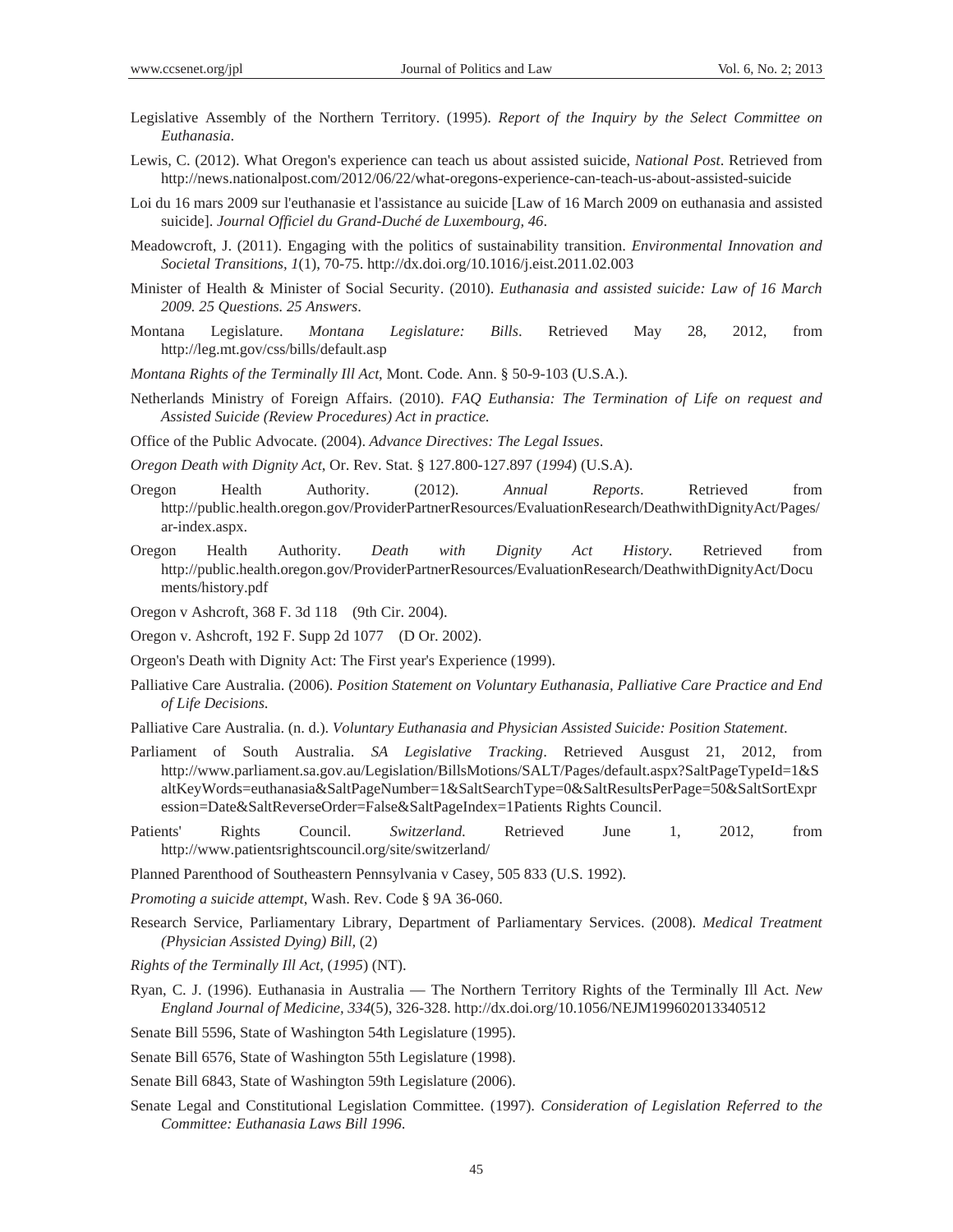- Sikora, J., & Lewins, F. (2007). Attitudes concerning euthanasia: Australia at the turn of the 21st Century. *Health Sociology Review, 16*(1), 68-78. http://dx.doi.org/10.5172/hesr.2007.16.1.68
- Smets, T., Bilsen, J., Cohen, J., Rurup, M. L., De Keyser, E., & Deliens, L. (2009). The medical practice of euthanasia in Belgium and The Netherlands: Legal notification, control and evaluation procedures. *Health Policy, 90*(2-3), 181-187. http://dx.doi.org/10.1016/j.healthpol.2008.10.003
- Swiss Academy of Medical Sciences. (2004). *Care of patients in the end of life*.
- Swiss canton to vote on assisted suicide on June 17. (2012, May 29, 2012). *Tribune de Geneve*. Retrieved from http://www.bioedge.org/index.php/bioethics/bioethics\_article/10101#comments
- Swiss National Advisory Commission on Biomedical Ethics. (2005). *Assisted Suicide*. (Opinion no.9).
- Swiss National Advisory Commission on Biomedical Ethics. (2006). *Duty-of-care criteria for the management of assisted suicide*. (no.13).
- *Termination of Life on Request and Assisted Suicide (Review Procedures) Act*, 26 691, no 137, 26 691, no 137 (*2000*) (Netherlands).
- *Territories Self-Government Legislation Amendment (Disallowance and Amendment of Laws) Act*, No. 166 (*2011*) (Cth).
- *The Consitution of the State of Montana*. (1974). U.S.A.
- *The Washington Death with Dignity Act*, Wash. Rev. Code § 70.245 (*2008* March 5, 2009) (U.S.A.).
- Vacco v Quill, 521 U.S. 793 (U.S. 1997).
- van der Heide, A., Onwuteaka-Philipsen, B. D., Rurup, M. L., Buiting, H. M., van Delden, J. J. M., Hanssen-de Wolf, J. E., et al. (2007). End-of-Life Practices in the Netherlands under the Euthanasia Act. *New England Journal of Medicine, 356*(19), 1957-1965. http://dx.doi.org/10.1056/NEJMsa071143
- Vaud to get first Swiss assisted suicide law. (2012). Retrieved from http://www.swissinfo.ch/eng/swiss\_news/Vaud\_to\_get\_first\_Swiss\_assisted\_suicide\_law.html?cid=329204 90
- Washington Secretary of State, Elections Division. *Elections and Voting*. Retrieved from http://www.sos.wa.gov/elections/results\_report.aspx?e=23&c=&c2=&t=&t2=5&p=&p2=&y= and http://www.sos.wa.gov/elections/initiatives/statistics\_initleg.aspx
- Washington Secretary of State. (n. d.). *Teaching Elections in Washington State*. from http://www.sos.wa.gov/elections/mock/lessonplans/2010/Teachers%20Guide.pdf
- Washington State Department of Health. (2011). *2011 Death With Dignity Act Report Executive Summary*.
- Washington State Department of Health. *Washington State Death with Dignity Act*. Retrieved May 26, 2012, from http://www.doh.wa.gov/dwda
- Washington v. Glucksberg, 521 U.S. 702 (U.S. 1997).
- Watson, R. (2009). Luxembourg is to become third country to allow euthanasia. *BMJ, 338*, 738. http://dx.doi.org/10.1136/bmj.b1248
- Western Australia Parliament. *Progress of Bills*. Retrieved September 7, 2012, 2012, from http://www.parliament.wa.gov.au/parliament/bills.nsf/BillProgressPopup?openForm&ParentUNID=8B851 011CB8B448448257729000F3CC3

#### **Notes**

Note 1. Directed by *How to Die in Oregon*, Directed by Peter D. Richardson, Clearcut Productions, 2011—winner of Grand Jury Prize (Documentary) at Sundance Film Festival.

Note 2. For example, Charlton Heston (President of the National Rifle Association 1998-2003) is a former film star (and former Democrat, later Republican stalwart), and therefore a powerful spokesman for conservative Americans. Here is one rather sobering film clip: http://www.youtube.com/watch?v=YlmDfKOk97k

Note 3. See http://www.deathwithdignity.org/historyfacts/chronology

Note 4. For details about the public conversations that were convened throughout Australia in 2012, contact the author.